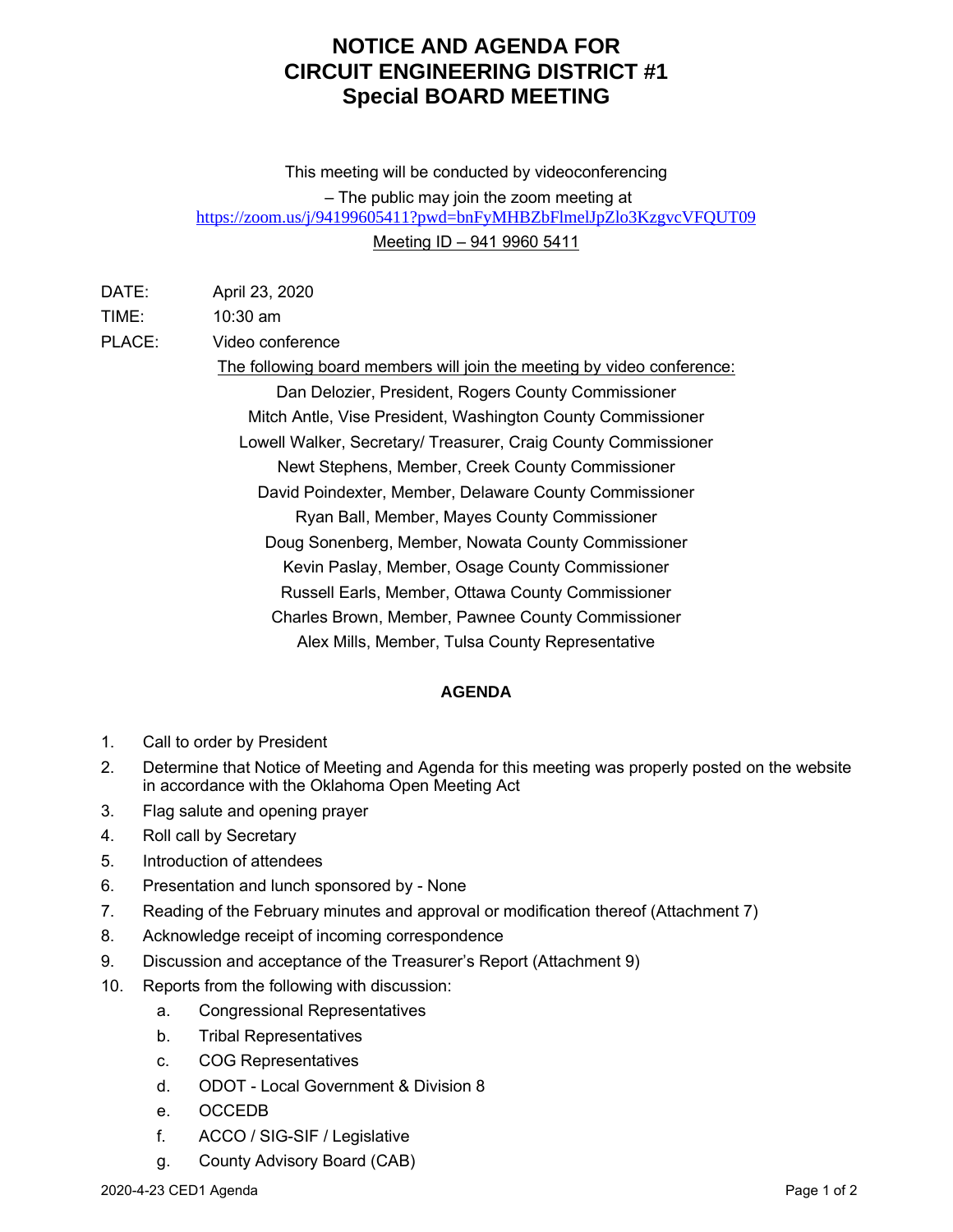## **NOTICE AND AGENDA FOR CIRCUIT ENGINEERING DISTRICT #1 Special BOARD MEETING**

- h. NACO report
- 11. Discussion and possible action to approve projects and funding on the following programs:
	- a. Emergency Transportation Revolving (ETR) Fund (Attachment 11a)
		- Ottawa County Bridge projects in various locations for all districts
	- b. Surface Transportation Program (STP) (Attachment 11b)
	- c. Material Request Program (MRP) (Attachment 11c)
		- Pawnee County D3 Chip & Seal on 5800 Road.
	- d. Used Beam Program (Attachment 11d)
	- e. Combined STP(BR) and CIRB Plan (Attachment 11e)
	- f. 2020 STP(BR) Project Status (Attachment 11f)
- 12. Discussion and possible action to form a negotiation committee for next year's program management agreement.
- 13. Review calendar of events for 2020 (Attachment 12)
- 14. New Business
- 15. Adjourn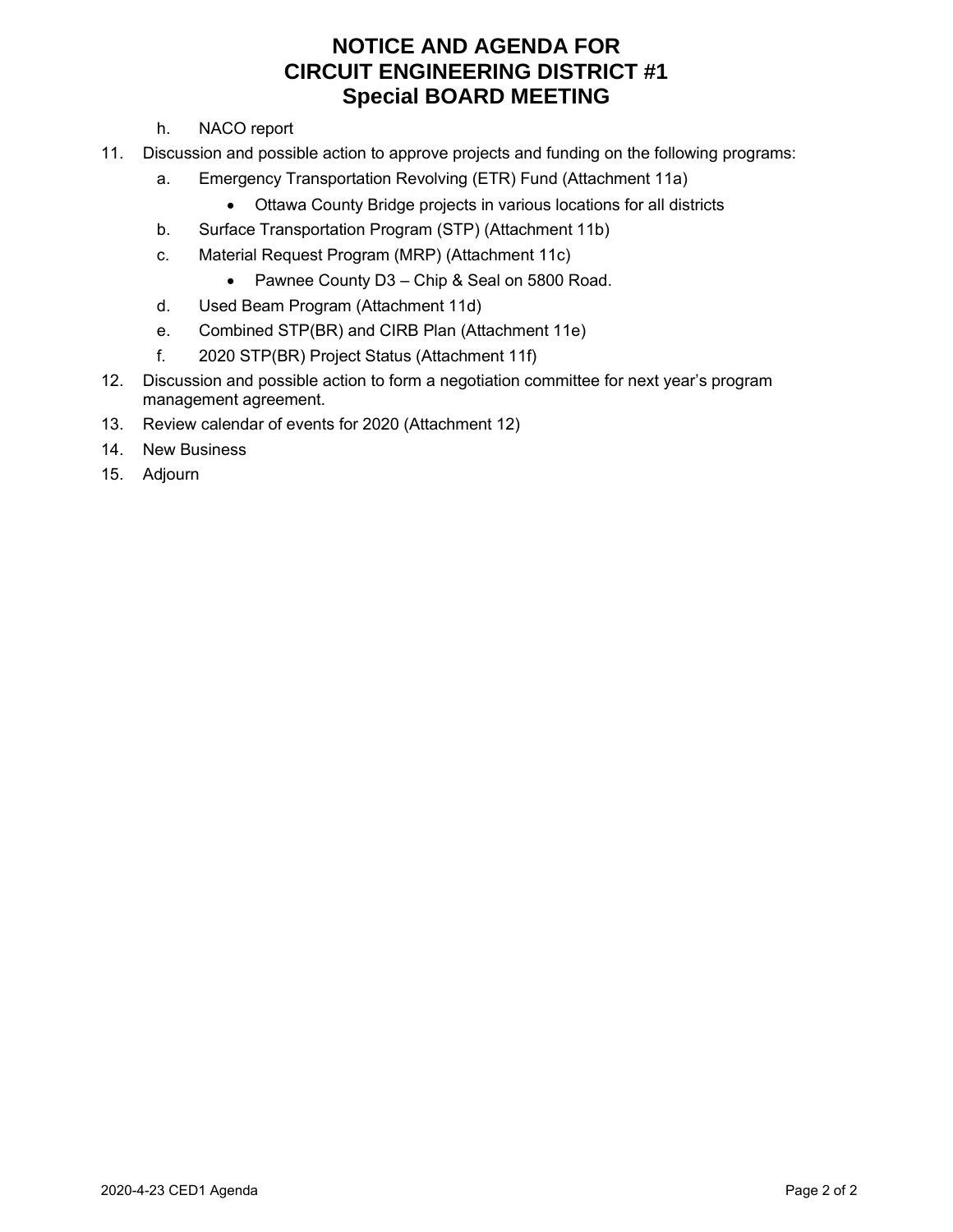DATE: February 20, 2020

TIME: 10:30 am

PLACE: Bartlesville Community Center, Bartlesville, OK

## **MEETING MINUTES**

- 1. Call to order by President at 10:30am.
- 2. Determine that Notice of Meeting and Agenda for this meeting was properly posted in accordance with the Oklahoma Open Meeting Act.
	- *John Blickensderfer confirmed that the meeting was posted in accordance with the Oklahoma Open Meeting Act.*
- 3. Flag salute and opening prayer
	- *Mitch Antle led the flag salute and Newt Stephens led the opening prayer.*
- 4. Roll call by Secretary

| <b>COUNTY</b>   | <b>APPOINTED REP.</b>          |   |   |  |  |  |  |  |
|-----------------|--------------------------------|---|---|--|--|--|--|--|
| <b>CRAIG</b>    | Lowell Walker (Sec./Treasurer) | Х |   |  |  |  |  |  |
| <b>CREEK</b>    | <b>Newt Stephens</b>           | X |   |  |  |  |  |  |
| <b>DELAWARE</b> | David Poindexter               |   | X |  |  |  |  |  |
| <b>MAYES</b>    | Ryan Ball                      | X |   |  |  |  |  |  |
| <b>NOWATA</b>   | Doug Sonenberg                 | X |   |  |  |  |  |  |
| <b>OSAGE</b>    | Kevin Paslay                   | X |   |  |  |  |  |  |
| <b>OTTAWA</b>   | <b>Russell Earls</b>           | X |   |  |  |  |  |  |
| <b>PAWNEE</b>   | Charles Brown                  | X |   |  |  |  |  |  |
| <b>ROGERS</b>   | Dan Delozier (President)       | X |   |  |  |  |  |  |
| <b>TULSA</b>    | <b>Alex Mills</b>              | X |   |  |  |  |  |  |
| WASHINGTON      | Mitch Antle (Vice-President)   | Χ |   |  |  |  |  |  |

- 5. Introduction of attendees
	- A good turnout of retired Commissioners was present at the meeting. Linda Herndon, Dean Bridges, Alva Martin, Gary Deckard, Kevin Whiteside and Darrell Yoder.
- 6. Presentation by Premier Steel Services
	- *Andy Vanaman introduced himself and Premier Steel. He spoke on Premier Steel bridge products. Andy gave a great presentation on new bridge products from Premier Steel.*
- 7. Reading of the minutes and approval or modification thereof.
	- *Ryan Ball made a motion to approve the minutes as presented, Newt Stephens seconded.*
	- *Roll call vote:*

| <b>COUNTY</b>   | <b>APPOINTED REP.</b> |  |  |  |  |  |  |  |
|-----------------|-----------------------|--|--|--|--|--|--|--|
| <b>CRAIG</b>    | Lowell Walker         |  |  |  |  |  |  |  |
| <b>CREEK</b>    | <b>Newt Stephens</b>  |  |  |  |  |  |  |  |
| <b>DELAWARE</b> |                       |  |  |  |  |  |  |  |
| <b>MAYES</b>    | Ryan Ball             |  |  |  |  |  |  |  |
| <b>NOWATA</b>   | Doug Sonenberg        |  |  |  |  |  |  |  |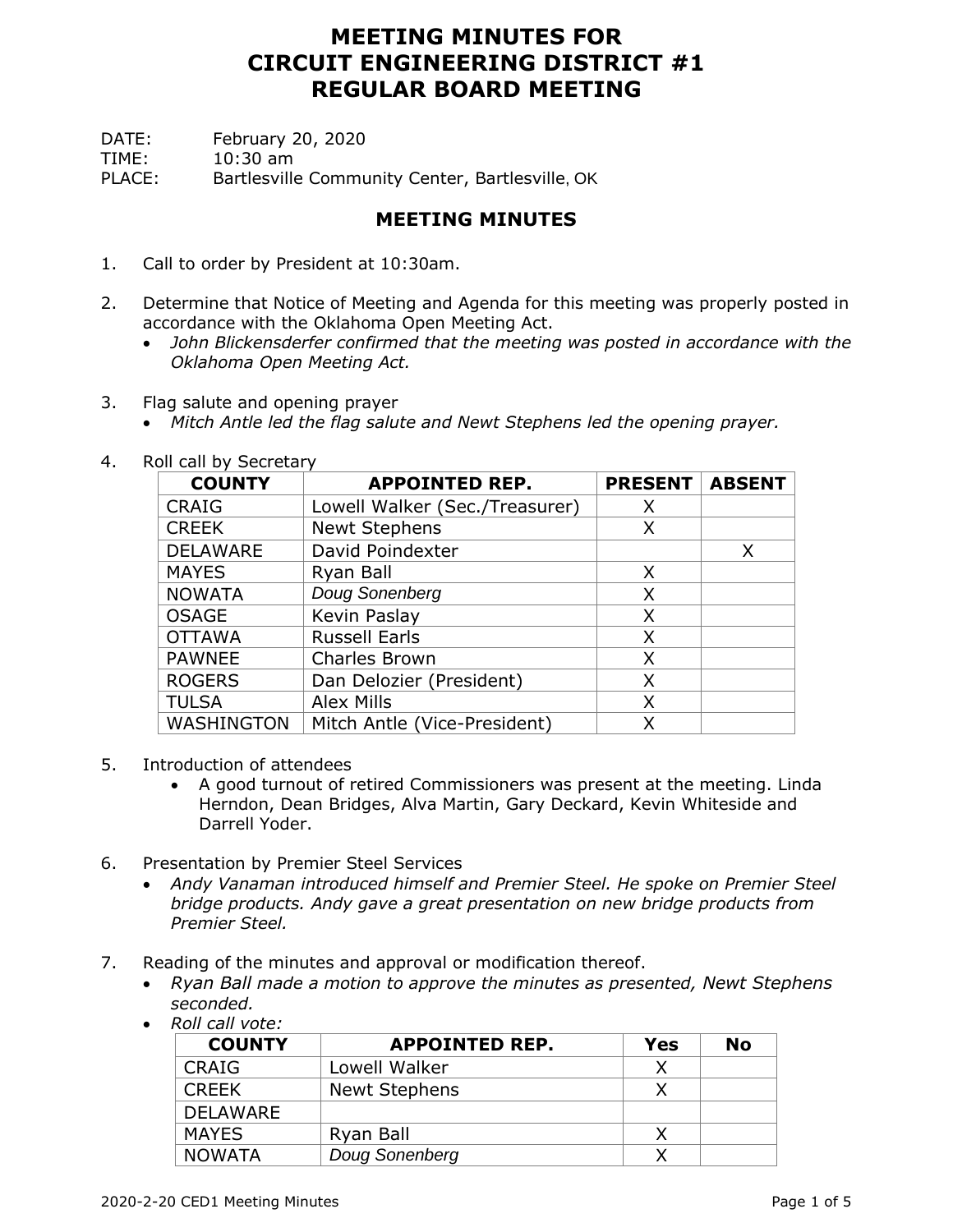| <b>OSAGE</b>      | Kevin Paslay         |  |
|-------------------|----------------------|--|
| <b>OTTAWA</b>     | <b>Russell Earls</b> |  |
| <b>PAWNEE</b>     | <b>Charles Brown</b> |  |
| <b>ROGERS</b>     | Dan Delozier         |  |
| <b>TULSA</b>      | Alex Mills           |  |
| <b>WASHINGTON</b> | Mitch Antle          |  |

- *Motion carried.*
- 8. Acknowledge receipt of incoming correspondence.
	- *No correspondence was received.*
- *9.* Discussion and acceptance of the Treasurer's Report.
	- *The previous balance was \$123,341.30and the current balance is \$223,483.22.* • *Payments since last meeting:*

| <b>DATE</b> | <b>CHECK</b><br>NO. | <b>MEMO</b>                  | <b>AMOUNT</b> |
|-------------|---------------------|------------------------------|---------------|
| 1/23/2020   | 1124                | Guy Engineering - Management | \$11,660.00   |
|             |                     |                              |               |
|             |                     |                              |               |

• *Credits since last meeting:*

| <b>DATE</b> | <b>AMOUNT</b>                          |              |
|-------------|----------------------------------------|--------------|
| 1/29/2020   | Statewide Circuit Revolv.              | \$109,310.33 |
|             | 1/30/2020   OCCEDB Auction - McAlester | \$2,491.88   |

- *Mitch Antle made a motion to accept the treasurer's Report, Alex Mills seconded.*
- *Roll call vote to accept the treasurer's report:*

| <b>COUNTY</b>     | <b>APPOINTED REP.</b> | <b>Yes</b> | <b>No</b> |  |  |
|-------------------|-----------------------|------------|-----------|--|--|
| <b>CRAIG</b>      | Lowell Walker         | X          |           |  |  |
| <b>CREEK</b>      | <b>Newt Stephens</b>  | Χ          |           |  |  |
| <b>DELAWARE</b>   |                       |            |           |  |  |
| <b>MAYES</b>      | Ryan Ball             | X          |           |  |  |
| <b>NOWATA</b>     | Doug Sonenberg        | X          |           |  |  |
| <b>OSAGE</b>      | Kevin Paslay          | X          |           |  |  |
| <b>OTTAWA</b>     | <b>Russell Earls</b>  | X          |           |  |  |
| <b>PAWNEE</b>     | <b>Charles Brown</b>  | X          |           |  |  |
| <b>ROGERS</b>     | Dan Delozier          | X          |           |  |  |
| <b>TULSA</b>      | <b>Alex Mills</b>     | X          |           |  |  |
| <b>WASHINGTON</b> | Mitch Antle           | Χ          |           |  |  |

- *Motion carried.*
- 10. Reports from the following with discussion:
	- *A.* Congressional Representatives
	- *No representatives were present.*
	- B. Tribal Representatives
		- *Rob Endicott with Cherokee Nation spoke on projects that Cherokee Nation is working on. Mr. Endicott did mention that the bids close today on*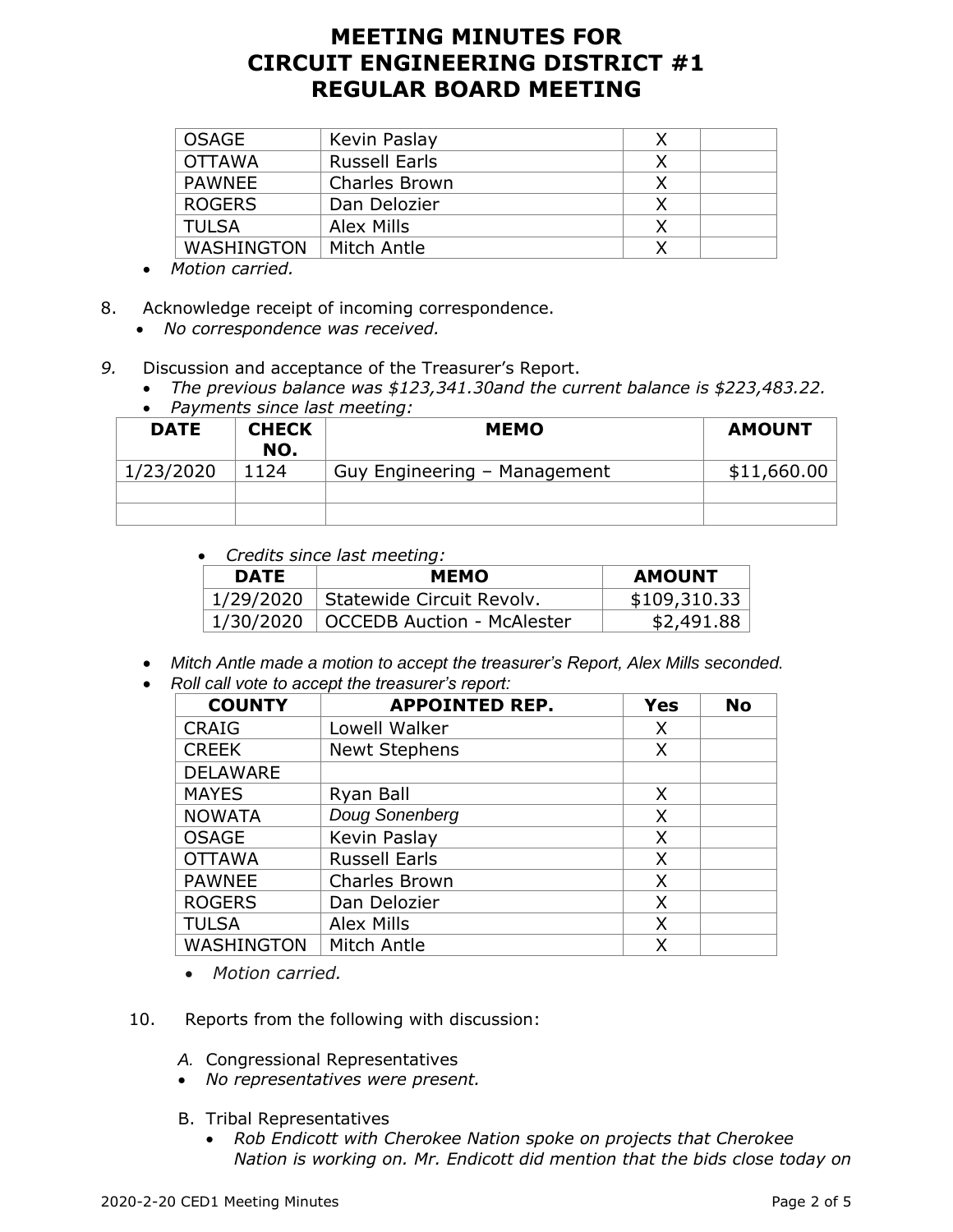*Craig County 4340 Road. Rob also stated that he is working on updating Cherokee Nation Road Inventory.* 

- *C.* COG Representatives
	- *No representatives were present.*
- D. ODOT Local Government
	- *Jonah L. Vasquez with ODOT announced that CIRB plan is scheduled for July transportation Commission meeting.*
	- *Bruce Martin with ODOT division 8 is asking for feedback from disaster relief.*
- *E.* OCCEDB
	- *Dan Delozier stated that OCCEDB meets next week.*
- F. ACCO / SIG-SIF / Legislative
	- *Dan Delozier mentioned that ACCO, SIG/SIF & Legislative meeting is next week. Mike Dunlap handed out claims to each County. Dusty Birdsong with SIG-SIF stated that we have a problem with law enforcement liability claims. The Sheriff's departments and particularly jails have the highest number of liability claims and cost. Dusty gave the board some handouts showing pie charts with total numbers of liability claims.*
- G. County Advisory Board (CAB)
	- *Ryan Ball gave a report on CAB stating Nowata has been authorized and is due March 31st. .Mayes County will be next and then Ottawa County.*
- *H. NACO report*
	- *Commissioner Ron Burrows stated that the NACO conference is next week and he will give a report on it next month.*
- 11. Discussion and possible action to approve projects and funding on the following programs:
	- a. Emergency Transportation Revolving (ETR) Fund
		- *John Blickensderfer announced that Nowata County should receive their ETR check next week. Tulsa County is on hold do to some wording changes need from the County.*
	- b. Surface Transportation Program (STP)
		- *John Blickensderfer went over the STP projects with the Board and stated that the 2021 STP project may not be ready in time; however, Jonah Vasquez and he will monitor through the year and if the project is not ready there are four other projects which could use the STP funding.*
	- c. Materials Request Program (MRP)
		- *John Blickensderfer announced that CED#1 had one new Materials Request this month from Nowata County District 1 for some temporary pipes on EW26 Road. Mr. Blickensderfer also stated that we have the funds to issue Two Materials Request this month.*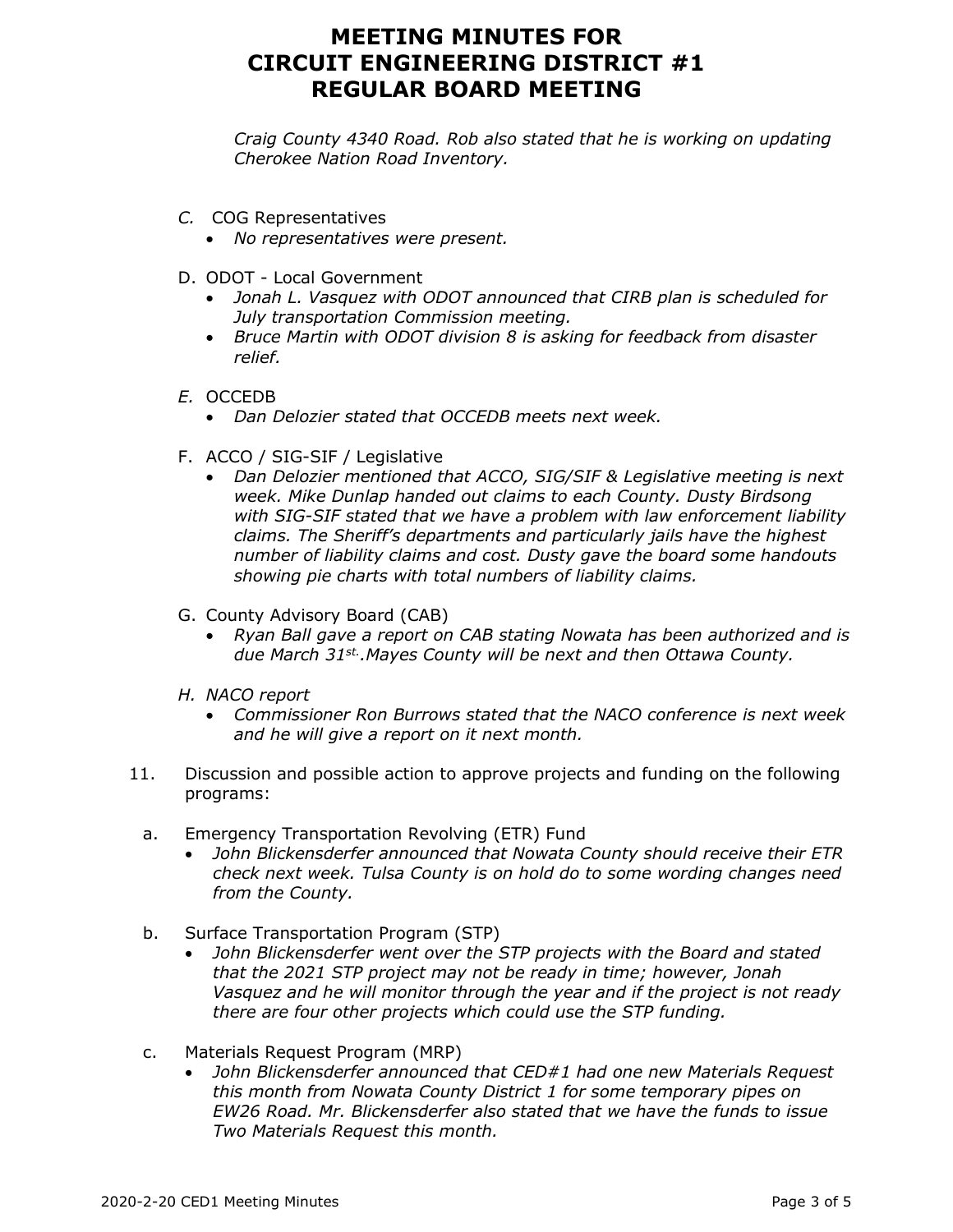- *Russell Earls made a motion to approve Nowata County D1, Kevin Paslay seconded.*
- *Roll call vote to approve Nowata County D1 request:*

| <b>COUNTY</b>     | <b>APPOINTED REP.</b> | <b>Yes</b> | <b>No</b> |
|-------------------|-----------------------|------------|-----------|
| <b>CRAIG</b>      | Lowell Walker         | X          |           |
| <b>CREEK</b>      | <b>Newt Stephens</b>  | X          |           |
| <b>DELAWARE</b>   |                       |            |           |
| <b>MAYES</b>      | Ryan Ball             | X          |           |
| <b>NOWATA</b>     | Doug Sonenberg        | X          |           |
| <b>OSAGE</b>      | Kevin Paslay          | X          |           |
| <b>OTTAWA</b>     | <b>Russell Earls</b>  | X          |           |
| <b>PAWNEE</b>     | <b>Charles Brown</b>  | X          |           |
| <b>ROGERS</b>     | Dan Delozier          | X          |           |
| <b>TULSA</b>      | <b>Alex Mills</b>     | X          |           |
| <b>WASHINGTON</b> | Mitch Antle           | X          |           |

- *Motion carried.*
- *Russell Earls made a motion to approve Nowata County D1, Mitch Antle seconded.*
- *Roll call vote to grant Delaware Counties #93 & Nowata Counties #103:*

| <b>COUNTY</b>     | <b>APPOINTED REP.</b> | <b>Yes</b> | <b>No</b> |  |  |
|-------------------|-----------------------|------------|-----------|--|--|
| <b>CRAIG</b>      | Lowell Walker         | Χ          |           |  |  |
| <b>CREEK</b>      | <b>Newt Stephens</b>  | Χ          |           |  |  |
| <b>DELAWARE</b>   |                       |            |           |  |  |
| <b>MAYES</b>      | Ryan Ball             | X          |           |  |  |
| <b>NOWATA</b>     | Doug Sonenberg        | X          |           |  |  |
| <b>OSAGE</b>      | Kevin Paslay          | X          |           |  |  |
| <b>OTTAWA</b>     | <b>Russell Earls</b>  | X          |           |  |  |
| <b>PAWNEE</b>     | <b>Charles Brown</b>  | X          |           |  |  |
| <b>ROGERS</b>     | Dan Delozier          | X          |           |  |  |
| <b>TULSA</b>      | <b>Alex Mills</b>     | X          |           |  |  |
| <b>WASHINGTON</b> | Mitch Antle           | Χ          |           |  |  |

- *Motion carried.*
- d. Used Beam Program
	- *John Blickensderfer announced that there are no changes to the program.*
- e. Combined STP (BR) and CIRB Plan
	- *John Blickensderfer stated that he, Aaron Peck or Rebecca Alvarez will be coming to each Counties Commission meeting to talk about their 8 year plans starting next week.*
- *f.* 2019-2020 STP (BR) Project Status
	- *John Blickensderfer discussed the 8 year plans for 2020 through 2025. He stated all projects will let and that all projects need to be ready. Mr. Blickensderfer stated that matching funds will go first.*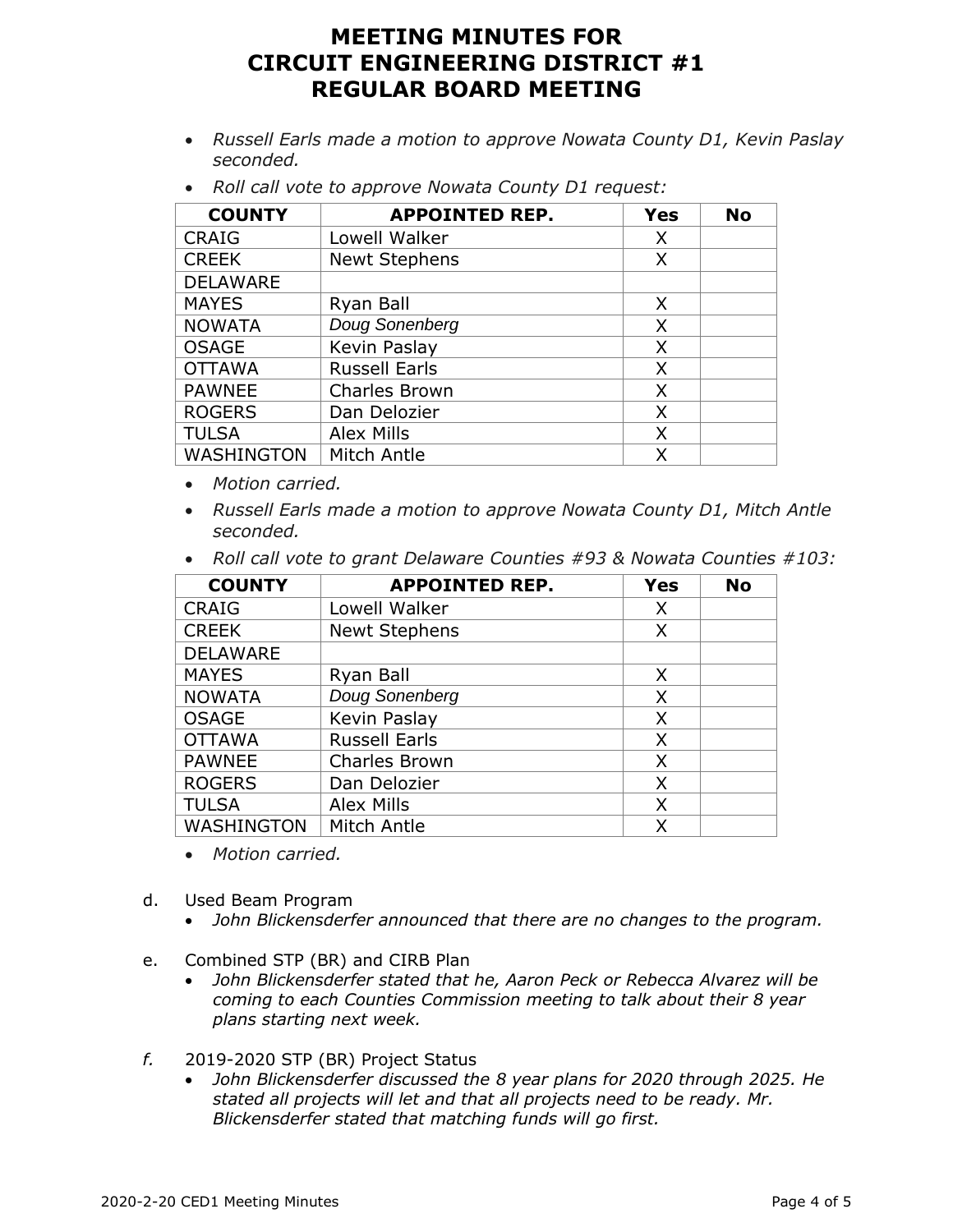- 12. Review calendar of events
	- *Dan Delozier announced that the next CED#1 meeting will be at Osage County Fairgrounds in Pawhuska, OK. The meeting will be held on March 26, 2020 at 10:30am.*
- 13. New Business
	- *John Blickensderfer announced that ODOT has a new web page on their web site with lots of County information on it. He also stated that in a CED managers meeting last week they said that prices of bridge inspections will be going up.*

## 14. Adjourn

- *Russell Earls made the motion to adjourn, Newt Stephens seconded.*
- *Roll call vote:*

| <b>COUNTY</b>   | <b>APPOINTED REP.</b> | <b>Yes</b> | <b>No</b> |
|-----------------|-----------------------|------------|-----------|
| <b>CRAIG</b>    | Lowell Walker         | X          |           |
| <b>CREEK</b>    | <b>Newt Stephens</b>  | X          |           |
| <b>DELAWARE</b> |                       |            |           |
| <b>MAYES</b>    | Ryan Ball             | X          |           |
| <b>NOWATA</b>   | Doug Sonenberg        | X          |           |
| <b>OSAGE</b>    | Kevin Paslay          | X          |           |
| <b>OTTAWA</b>   | <b>Russell Earls</b>  | X          |           |
| <b>PAWNEE</b>   | <b>Charles Brown</b>  | X          |           |
| <b>ROGERS</b>   | Dan Delozier          | X          |           |
| <b>TULSA</b>    | <b>Alex Mills</b>     | X          |           |
| WASHINGTON      | Mitch Antle           | Χ          |           |

• *Motion carried.*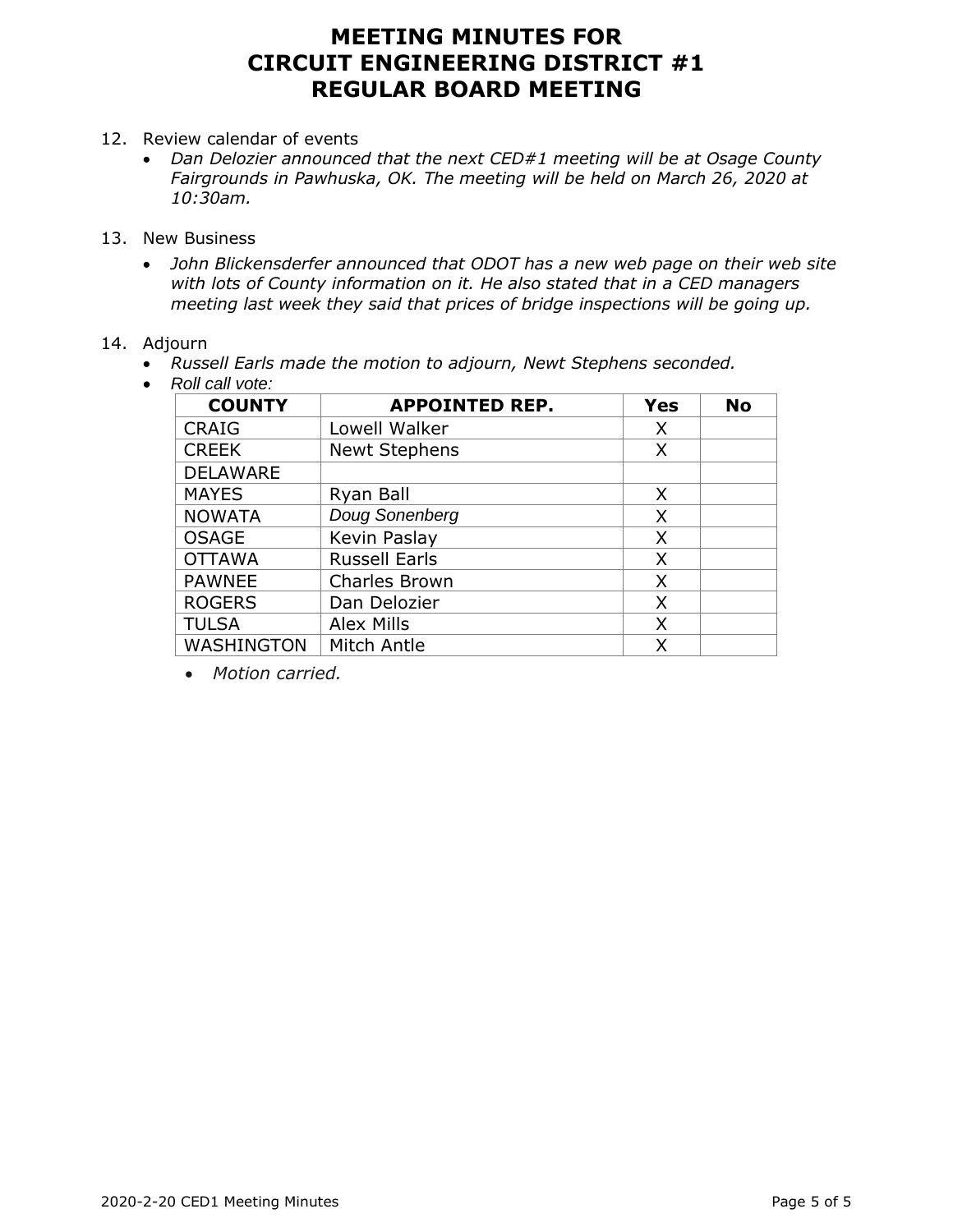# CED#1 Checkbook Register

|                 |        |                                 |                              | <b>Debit</b> | <b>Credit</b> | <b>Budget</b><br>Line<br>Item# |
|-----------------|--------|---------------------------------|------------------------------|--------------|---------------|--------------------------------|
| <b>Date</b>     | Check# | Payee                           | <b>Description</b>           |              |               |                                |
| 5/16/2019 1107  |        | Mayes County District #1        | Materials Request Grant -    | 50,000.00    |               | 15                             |
| 5/31/2019       |        | Statewide Circuit Revolv.       | May Disbursement             |              | 45,007.78     | 0                              |
| 5/31/2019       |        | <b>OCCEDB</b> Auction           | Elk City auction             |              | 11,264.18     | 0                              |
| 6/20/2019 1108  |        | <b>Guy Engineering Services</b> | Project Management           | 12,354.42    |               | 3                              |
| 6/20/2019 1109  |        | Pawnee County District 1        | Materials Request Grant -    | 50,000.00    |               | 15                             |
| 6/20/2019 1110  |        | <b>Osage County District 1</b>  | Materials Request Grant -    | 26,400.00    |               | 15                             |
| 6/27/2019       |        | Statewide Circuit Revolv.       | June Disbursement            |              | 63,843.17     | 0                              |
| 7/25/2019 1111  |        | <b>Guy Engineering Services</b> | <b>Project Management</b>    | 19,095.11    |               | 3                              |
| 8/23/2019       |        | ???                             | Receivable from sale of      |              | 30.00         | 0                              |
| 8/26/2019 1112  |        | <b>Guy Engineering Services</b> | Program Management           | 12,983.02    |               | 3                              |
| 8/27/2019 1113  |        | Shangri-La Resort               | CED#1 Lunch Expense          | 828.14       |               | 0                              |
| 8/29/2019       |        | Statewide Circuit Revolv.       | July Disbursement            |              | 55,465.26     | 0                              |
| 9/25/2019       |        | Statewide Circuit Revolv.       | Aug & September              |              | 119,557.75    | 0                              |
| 9/26/2019 1114  |        | <b>Guy Engineering Services</b> | Program Management           | 10,066.63    |               | 3                              |
| 9/26/2019 1115  |        | Nowata County D1                | Materials Request Grant -    | 50,000.00    |               | 15                             |
| 9/26/2019 1116  |        | Delaware County D1              | Materials Request Grant -    | 50,000.00    |               | 15                             |
| 9/26/2019 1117  |        | Pawnee County D2                | Materials Request Grant -    | 50,000.00    |               | 15                             |
| 9/30/2019 1118  |        | Kevin Duke                      | <b>Audit Fee</b>             | 2,400.00     |               | 11                             |
| 10/24/2019 1119 |        | <b>Guy Engineering Services</b> | Program Management           | 9,600.00     |               | 3                              |
| 10/30/2019      |        | Statewide Circuit Revolv.       | October Disbursement         |              | 52,774.03     | 0                              |
| 11/21/2019      |        | Statewide Circuit Revolv.       | November Disbursement        |              | 59,406.93     | 0                              |
| 11/21/2019 1120 |        | <b>Guy Engineering Services</b> | Program Management           | 9,600.00     |               | 3                              |
| 11/21/2019 1121 |        | Ottawa County D3                | Materials Request Grant -    | 50,000.00    |               | 15                             |
| 11/21/2019 1122 |        | Ottawa County D2                | Materials Request Grant -    | 50,000.00    |               | 15                             |
| 12/19/2019 1123 |        | <b>Guy Engineering Services</b> | Program Management           | 9,600.00     |               | 3                              |
| 1/23/2020 1124  |        | <b>Guy Engineering Services</b> | Program Management           | 11,660.29    |               | 3                              |
| 1/29/2020       |        | Statewide Circuit Revolv.       | December-January             |              | 109,310.33    | 0                              |
| 1/30/2020       |        | <b>OCCEDB Auction</b>           | <b>McAlester Auction</b>     |              | 2,491.88      | 0                              |
| 2/20/2020 1125  |        | Delaware County D2              | Materials Request Grant -    | 50,000.00    |               | 15                             |
| 2/20/2020 1126  |        | <b>Guy Engineering Services</b> | Program Management           | 9,833.31     |               | 3                              |
| 2/20/2020 1127  |        | Nowata County D1                | Materials Request Grant -    | 50,000.00    |               | 15                             |
| 2/26/2020       |        | Statewide Circuit Revolv.       | <b>February Disbursement</b> |              | 60,266.34     | 0                              |
| 3/18/2020       |        | Statewide Circuit Revolv.       | <b>March Disbursement</b>    |              | 57,804.40     | 0                              |
| 3/26/2020 1128  |        | <b>Guy Engineering Services</b> | Program Management           | 9,774.99     |               | 3                              |
| 3/30/2020 1129  |        | Domain Registry                 | CED1.ORG                     | 50.00        |               | 18                             |
|                 |        |                                 |                              | 5,677,824.86 | 5,899,720.52  | 221,895.66                     |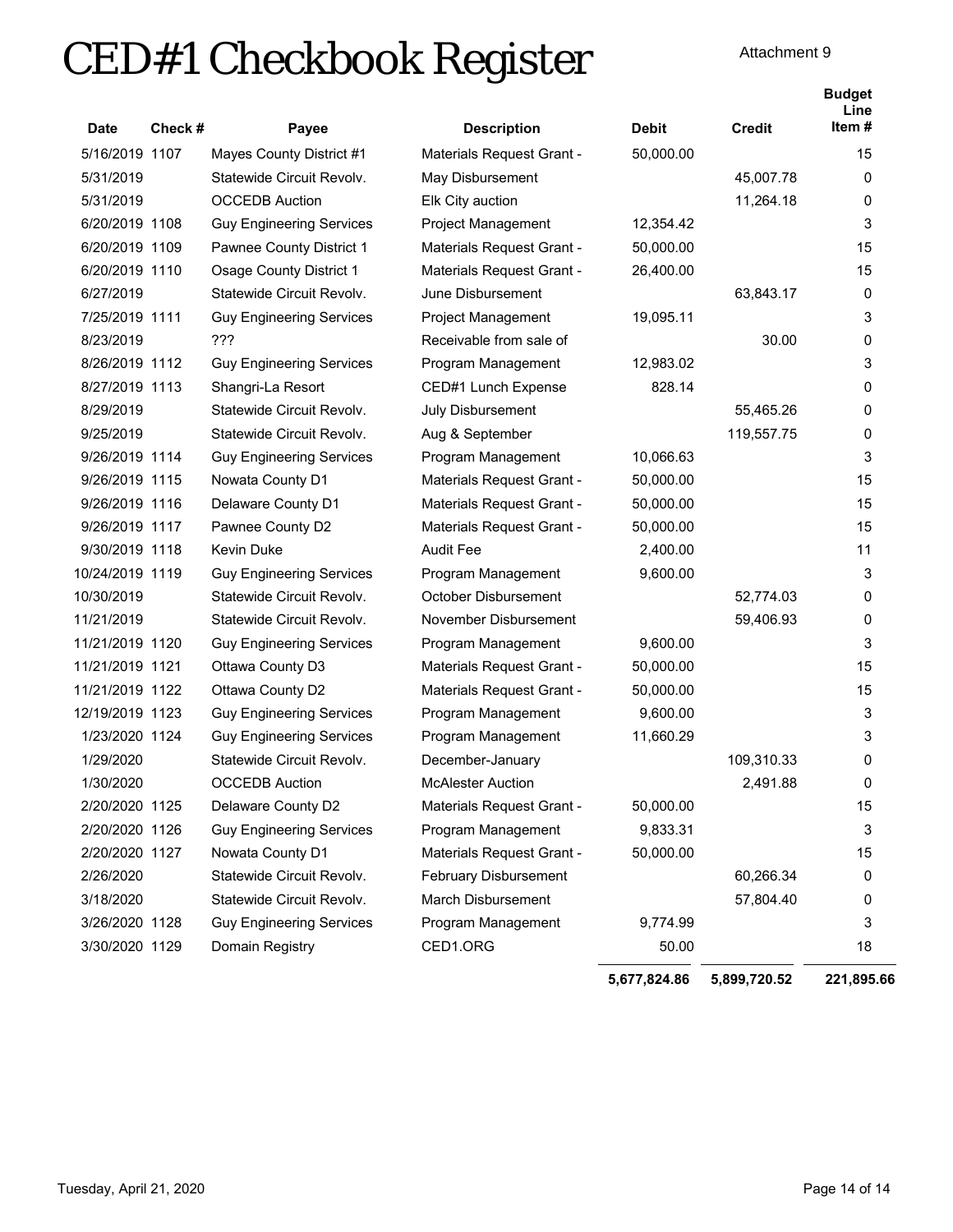Attachment 11a

#### **CIRCUIT ENGINEERING DISTRICT #1EMERGENCY AND TRANSPORTATION (ETR) REVOLVING FUND PROGRAM**

| Proi.<br>ID | Count | Dist | Projec<br>Name | Bridge<br>$\mathbf{r}$<br>Roadway | ETR# | ID#<br>JI # | Force<br>0.001<br>nuuui<br>Agreement | Estimated<br>Cost | Funds<br>Requested | Funds<br>Issued | Reimburs-<br>ement<br>Source | Approved<br>by CED | Xmtd to<br>OCCEDB | Anticipated<br>Reimbursement<br>Date | Funds<br>Repaid | Cumulative<br>Balance<br>. | Notes |
|-------------|-------|------|----------------|-----------------------------------|------|-------------|--------------------------------------|-------------------|--------------------|-----------------|------------------------------|--------------------|-------------------|--------------------------------------|-----------------|----------------------------|-------|
|-------------|-------|------|----------------|-----------------------------------|------|-------------|--------------------------------------|-------------------|--------------------|-----------------|------------------------------|--------------------|-------------------|--------------------------------------|-----------------|----------------------------|-------|

**PROJECTS COMPLETED AND PAID BACK = \$11,463,011** 

## **Emergency Transportation Revolving Fund - CURRENT PROJECTS**

| Proj.<br>ID | County      | Dist.          | Project<br>Name                           | <b>Bridge</b><br>or<br>Roadway | ETR#                                                                                                  | JP#   | Force<br>Account<br>Agreement | Estimated<br>Cost                | Funds<br>Requested | <b>Funds Issued</b>         | Reimburs-<br>ement<br>Source | Approved<br>by CED | Xmtd to<br><b>OCCEDB</b> | Anticipated<br>Reimbursement<br>Date | Funds<br>Repaid | Cumulative<br>Balance    | <b>Notes</b>                                 |
|-------------|-------------|----------------|-------------------------------------------|--------------------------------|-------------------------------------------------------------------------------------------------------|-------|-------------------------------|----------------------------------|--------------------|-----------------------------|------------------------------|--------------------|--------------------------|--------------------------------------|-----------------|--------------------------|----------------------------------------------|
| 36          | Ottawa      | 2              | Overlays                                  | Roadway                        | ETRCR1-58-2(02)14<br>ETRCR1-58-2(03)14<br>ETRCR1-58-2(04)14<br>ETRCR1-58-2(05)14<br>ETRCR1-58-2(06)14 | N/A   | N/A                           | $\mathsf{\$}$<br>$420,000$ \$    | $308,215$ \$       | 308,215                     | CBRI                         | 6/19/2014          | 6/25/2014                | June 2018                            | $8/26/2019$ \$  |                          | 238,215 \$ 2,130,002 Net \$70,000 for (02)   |
| 37          | Ottawa      | 3              | Overlays                                  | Roadway                        | ETRCR1-58-3(07)14<br>ETRCR1-58-3(08)14<br>ETRCR1-58-3(09)14                                           | N/A   | N/A                           | $\mathbf{s}$<br>$360,000$ \$     | 308,215 \$         | 308,215                     | CBRI                         | 6/19/2014          | 6/25/2014                | <b>July 2017</b>                     | $Jul-15$        |                          | 258,215 \$ 2,080,002 Net \$50,000 for (08)   |
| 38          | Delaware    | $\overline{3}$ | New Life Ranch Road                       | Roadway                        | ETRCR1-21-3(07)14                                                                                     | 29344 | N/A                           | 285,500 \$<br>$\mathsf{\$}$      | 285,500 \$         | 285,500                     | Tribal                       | 6/19/2014          | 6/25/2014                | June 2018                            |                 | \$ 1,794,502             |                                              |
| 55          | Delaware    | $\overline{1}$ | NBI 30806                                 | Bridge                         | ETRCB1-21-1(15)17                                                                                     | 28532 | N/A                           | 900,000 \$<br>$\hat{\mathbf{x}}$ | 110,000 \$         | 110,000                     | <b>CIRB</b>                  | 8/25/2016          | 8/25/2016                | June 2018                            |                 | \$1,684,502              |                                              |
| 57          | Delaware    | $\overline{3}$ | Copeland - R/W                            | Roadway                        | ETRCR1-21-3(16)17                                                                                     | 29896 | N/A                           | $\mathbf{s}$<br>700,000 \$       | 75,000 \$          | 75,000                      | <b>CIRB</b>                  | 11/17/2016         | 11/22/2016               | June 2018                            |                 | \$1,609,502              |                                              |
| 58          | Delaware    | 3              | Shackelford - R/W                         | Roadway                        | ETRCR1-21-3(17)17                                                                                     | 29897 | N/A                           | $\mathbf{s}$<br>900,000 \$       | 75,000 \$          | 75.000                      | <b>CIRB</b>                  | 11/17/2016         | 11/22/2016               | June 2018                            |                 | \$1.534.502              |                                              |
| 62          | Delaware    | 2              | BR 56 Beaty Creek                         | Bridge                         | ATRCB1-21-2(18)18                                                                                     | N/A   | N/A                           | $\mathsf{\$}$<br>220,000 \$      | 220,000 \$         | 220,000                     | <b>CIRB</b>                  | 11/16/2017         | 12/21/2017               | November 2018                        |                 | \$1,314,502              |                                              |
| 67          | Osage       | $\overline{2}$ | <b>Holt Road</b><br><b>Embankment Rpr</b> | Roadway                        | ETRCR1-57-2(15)19                                                                                     | N/A   | N/A                           | $900,000$ \$<br>\$               | $900,000$ \$       | 200,000                     | FEMA                         | 6/20/2019          | 6/21/2019                | <b>July 2020</b>                     |                 | \$1.114.502              | Issued \$100k (twice) for<br>nitial studies  |
| 68          | Osage       | 3              | Blackburn Roadway                         | Roadway                        | ETRCR1-57-3(14)19                                                                                     | N/A   | N/A                           | 1,500,000<br>$\mathbb{S}$        | 1,500,000 \$       | 200,000                     | FHWA                         | 6/20/2019          | 6/21/2019                | <b>July 2020</b>                     |                 | 914,502<br>$\mathsf{s}$  | Issued \$100k (twice) for<br>initial studies |
| 69          | Delaware    | $\overline{3}$ | CR 580 Overlay                            | Roadway                        | ETRCR1-21-3(22)20                                                                                     | N/A   | Yes                           | $350,000$ \$<br>$\mathsf{\$}$    | $200,000$ \$       | 200,000                     | Tribal                       | 9/26/2019          | 9/27/2019                | August 2020                          |                 | \$714.502                |                                              |
| 71          | Tulsa       | 2              | Wekiwa Road                               | Roadway                        | ETRCR1-72-2(02)19                                                                                     | 33019 | N/A                           | $1\sqrt{5}$<br>2,000,000 \$      | 160,000            |                             | <b>CIRB</b>                  | 1/23/2020          | 1/24/2020                | September 2020                       |                 | \$714,502                |                                              |
| 72          | Tulsa       |                | 116th & 129th Intersection Roadway        |                                | ETRCR1-72-1(03)19                                                                                     | 30703 | N/A                           | $$2,750,000$ \$                  | 275,000            |                             | <b>CIRB</b>                  | 1/23/2020          | 1/24/2020                | September 2020                       |                 | \$714,502                |                                              |
| 73          | Nowata      | $\mathbf{1}$   | <b>Gravel Rd Repairs</b>                  | Roadway                        | ETRCR1-53-1(03)20                                                                                     | N/A   | N/A                           | $50,000$ \$<br>-S.               | $50,000$ \$        | 50.000                      | C.N.                         | 1/23/2020          | 1/24/2020                | September 2020                       |                 | 664,502<br>\$            | Funds to be issued week of<br>Feb 24th.      |
| 74          | Ottawa      | $\overline{3}$ | <b>Constr Small Bridges</b>               | <b>Bridge</b>                  | ETRCB1-58-3(10)20                                                                                     | N/A   | Yes                           | $\mathsf{\$}$<br>700,000 \$      | 500,000            |                             | CBRI                         |                    |                          |                                      |                 | 664,502<br>$\mathsf{\$}$ |                                              |
|             |             |                |                                           |                                |                                                                                                       |       |                               |                                  |                    |                             |                              |                    |                          |                                      |                 | 664,502<br>$\mathsf{\$}$ |                                              |
|             | Page 1 of 1 |                |                                           |                                |                                                                                                       |       | <b>CURRENT PROJECTS =</b>     |                                  |                    | $$2.031.930$ = FUNDS ISSUED |                              |                    |                          |                                      |                 |                          |                                              |

 **= FUNDS ISSUED**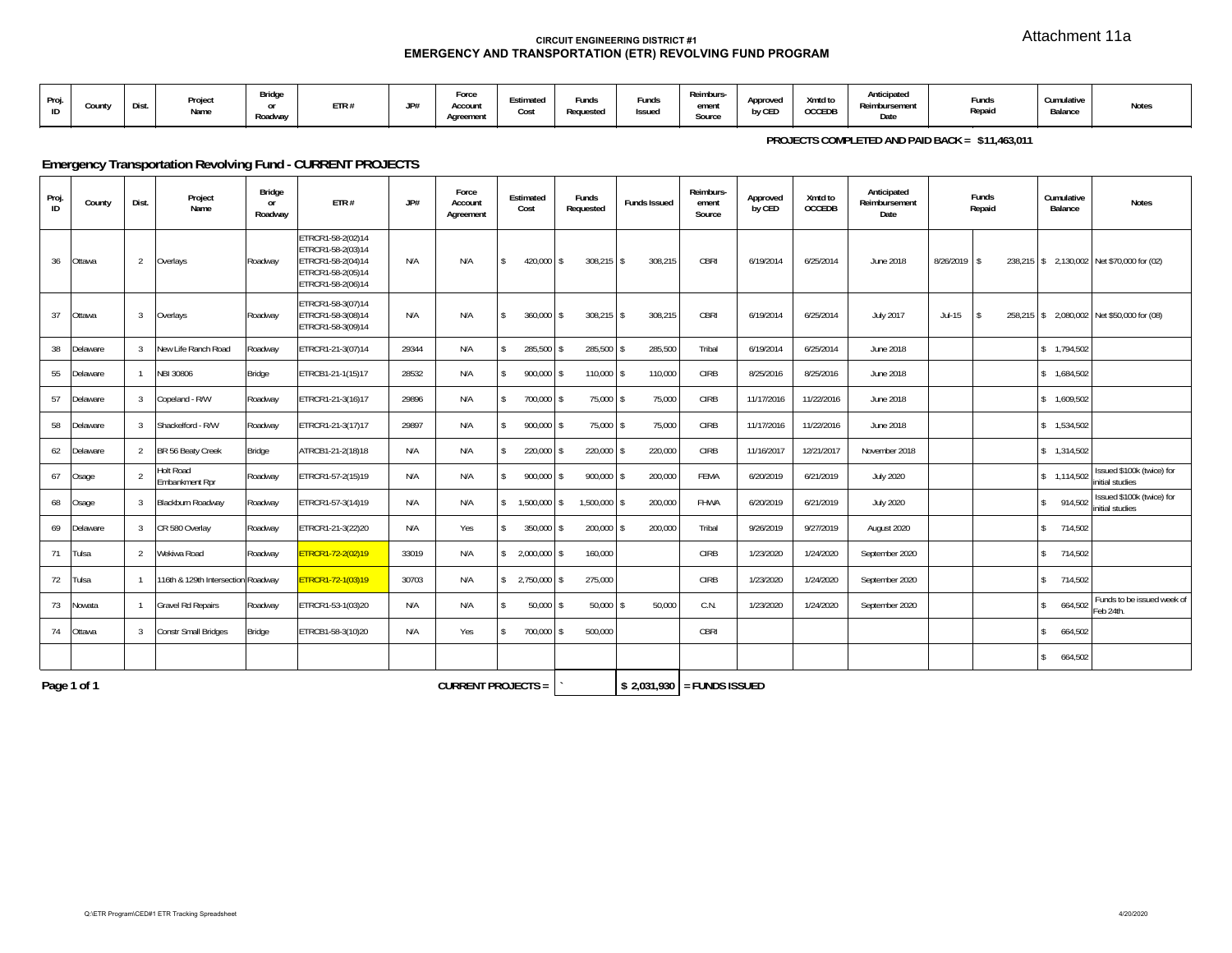# **Emergency and Transportation Revolving Fund Program**

|                       | Comm. District: 1,2,3 Road: Major & Minor & Collector No. Local & (check one)                                                                                                                                                        |  |
|-----------------------|--------------------------------------------------------------------------------------------------------------------------------------------------------------------------------------------------------------------------------------|--|
|                       | Road Name: Various Latitude: Varies Longitude: Varies                                                                                                                                                                                |  |
|                       | New Project: Description/Location/Length Replace 25 deteriorated bridges and cross drains with new mutli-plate                                                                                                                       |  |
|                       | arch structures. Work includes demolition of existing structures, installation of footing, erect multi-plate arch, and backfill and prepare                                                                                          |  |
|                       | road surface, install guard rail as needed based on ADT and clear zone. Purchase arches, concrete, rebar, gravel, asphalt, guard rail.                                                                                               |  |
|                       | Fund reimbursement source: CBRI, Tribal, Local, FEMA . Anticipated reimbursement date: June 2022                                                                                                                                     |  |
|                       |                                                                                                                                                                                                                                      |  |
|                       |                                                                                                                                                                                                                                      |  |
|                       | Road Name: Latitude: Longitude: Longitude:                                                                                                                                                                                           |  |
|                       |                                                                                                                                                                                                                                      |  |
|                       | Fund reimbursement source: _________________. Anticipated reimbursement date: ____________.                                                                                                                                          |  |
|                       | Office Use Only: Project Number: <u>Contract Contract Contract Contract Contract Contract Contract Contract Contract Contract Contract Contract Contract Contract Contract Contract Contract Contract Contract Contract Contract</u> |  |
|                       |                                                                                                                                                                                                                                      |  |
|                       |                                                                                                                                                                                                                                      |  |
|                       | Comm. District: Road: Major □ Minor □ Collector No. _ Local □ (check one)<br>Road Name: Latitude: Longitude: Longitude:                                                                                                              |  |
|                       | Fund reimbursement source:<br>Anticipated reimbursement date:                                                                                                                                                                        |  |
|                       | Office Use Only: Project Number:                                                                                                                                                                                                     |  |
|                       | <b>BOARD OF COUNTY COMMISSIONERS</b><br>hairman                                                                                                                                                                                      |  |
|                       |                                                                                                                                                                                                                                      |  |
|                       | County, Oklahoma<br>Member                                                                                                                                                                                                           |  |
|                       |                                                                                                                                                                                                                                      |  |
| <b>OTTAWA</b><br>Date | Member<br>Circuit Engineering District # 1<br>Attest:                                                                                                                                                                                |  |
|                       | <b>CED Executive Board Member</b><br>AWA COUNTY County Clerk<br>1907                                                                                                                                                                 |  |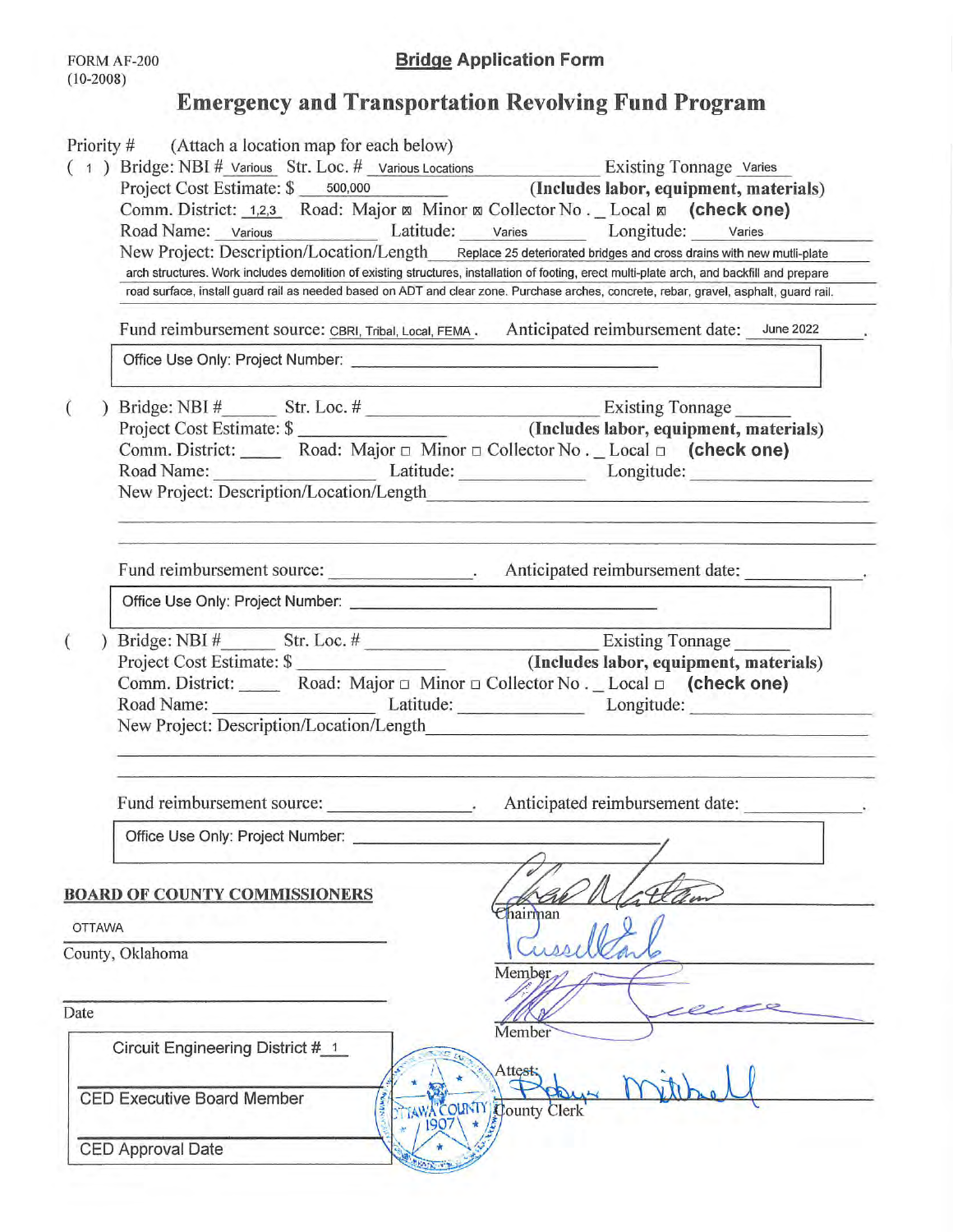### OTTAWA COUNTY SMALL BRIDGE STRUCTURES **ETR FUNDING**

|                | Local ID        | NBI No. | Structure No.   | Admin Area       | <b>Description</b>               | <b>Facility Carried</b> | Feat. Intersect.   | <b>Year Built</b> | H Op.   | Suff. Rating | length  |
|----------------|-----------------|---------|-----------------|------------------|----------------------------------|-------------------------|--------------------|-------------------|---------|--------------|---------|
| 1              | 112             | 08155   | 58E0174N4590005 | Cnty. District 3 | 21ft. I-BM SPAN                  | <b>IRR E0174</b>        | CREEK              | 1940              | 15      | 21.3         | 21      |
| $\overline{2}$ | 130             | 08163   | 58E0188N4680007 | Cnty. District 2 | 26ft. I-BM SPAN                  | E0188                   | <b>CREEK</b>       | 1940              | 12.30   | 28.4         | 26.0010 |
| 3              | 70              | 00699   | 58E0120N4590004 | Cnty. District 2 | 3-6ft. CONC ARCH.                | <b>IRR E0120</b>        | <b>CREEK</b>       | 1919              | 9       | 33.9         | 26.0010 |
| 4              | 21              | 16343   | 58E0030N4570009 | Cnty. District 1 | 2-15ft. CONC SLAB SPANS          | 5802C                   | CREEK              | 1965              | 5.9520  | 33.9         | 30      |
| 5              | 107             | 00817   | 58E0170N4530007 | Cnty. District 3 | 2-10ft. CONC SLAB SPANS          | E0170                   | <b>CREEK</b>       | 1920              | 19.9520 | 34           | 28      |
| 6              | 25 <sub>2</sub> | 06595   | 58N4590E0040003 | Cnty. District 1 | 6ft. & 12ft. CONC SLAB SPAN      | <b>IRR N4570</b>        | <b>CREEK</b>       | 1939              | 13      | 36.9         | 25      |
| 7              | 12              | 17688   | 58E0020N4590003 | Cnty. District 1 | 2 - 10ft. X 4ft. X 29ft. RDY RCB | <b>IRR E0020</b>        | <b>LYTLE CREEK</b> | 1970              | 23      | 37.9         | 21,0010 |
| 8              | 128             | 06614   | 58N4520E0190005 | Cnty. District 3 | 2-12ft. ARCH SPAN                | N4520                   | <b>CREEK</b>       | 1939              | 4       | 38.9         | 29      |
| 9              | 117             | 07084   | 58E0190N4510009 | Cnty. District 3 | 2-12ft. CONC ARCH SPANS          | E0190                   | <b>CREEK</b>       | 1939              | 7.0550  | 38.9         | 30      |
| 10             | 135             | 06900   | 58E0210N4580008 | Cnty. District 3 | 20ft. CONC SLAB SPAN             | <b>IRR E0210</b>        | <b>CREEK</b>       | 1939              | 20      | 39           | 22      |
| 11             | 57              | 06903   | 58E0090N4630004 | Cnty. District 1 | 2 - 12ft. CONCRETE SLAB SPANS    | <b>IRR E0090</b>        | <b>CREEK</b>       | 1939              | 20      | 39           | 26.4010 |
| 12             | 126             | 06613   | 58N4520E0190004 | Cnty. District 3 | 2-12ft. CONC ARCH                | <b>IRR N4520</b>        | CREEK              | 1939              | 3       | 39           | 29      |
| 13             | 77              | 08144   | 58E0140N4520001 | Cnty. District 3 | 28ft. I BM SPAN                  | <b>IRR E0140</b>        | <b>CREEK</b>       | 1940              | 21.20   | 40.3         | 29      |
| 14             | 125             | 06611   | 58N4680E0180004 | Cnty. District 2 | 2-10ft. CONC SLAB SPANS          | <b>IRR N4674</b>        | <b>CREEK</b>       | 1939              | 12.0150 | 41.6         | 24      |
| 15             | 83              | 06895   | 58E0140N4550001 | Cnty. District 3 | 2 - 11.5ft. CONC. ARCH SPANS     | <b>IRR E0140</b>        | <b>CREEK</b>       | 1939              | 2.9760  | 41.8         | 27.8870 |
| 16             | 28              | 08700   | 58E0050N4690002 | Cnty. District 1 | 26 FT. 8 IN. STEEL GIRDER SPAN   | <b>IRR E0050</b>        | WARREN BRANCH 1940 |                   | 24,4710 | 41.9         | 30.20   |
| 17             | 26              | 06902   | 58E0050N4610001 | Cnty. District 1 | 2 - 10ft. CONC. SLAB SPANS       | <b>IRR 5806C</b>        | <b>CREEK</b>       | 1939              | 23.0380 | 42.6         | 22.30   |
| 18             | 98              | 06069   | 58N4540E0160005 | Cnty. District 3 | 2-12ft. CONT CONC SLAB SPANS     | <b>IRR N4540</b>        | <b>CREEK</b>       | 1938              | 13.9990 | 43.7         | 27      |
| 19             | 53              | 07361   | 58N4676E0080002 | Cnty. District 2 | 2-12ft. CONC SLAB SPANS          | <b>IRR N4676</b>        | <b>CREEK</b>       | 1940              | 13.9990 | 45.7         | 25,9190 |
| 20             | 134             | 07089   | 58E0200N4550003 | Cnty. District 3 | 2-12ft. CONT CONC SLAB SPANS     | E0200                   | CREEK              | 1939              | 15.9840 | 45.7         | 30      |
| 21             | 59              | 18633   | 58N4500E0080006 | Cnty. District 2 | 24FT. IBM SPAN                   | 5834C                   | CREEK              | 1974              | 15      | 47.3         | 24      |
| 22             | 89              | 08223   | 58N4500E0150006 | Cnty. District 3 | 30ft. I-BM SPAN                  | <b>IRR 5834C</b>        | CREEK              | 1940              | 18.90   | 47.8         | 30      |
| 23             | 116             | 06612   | 58N4520E0190002 | Cnty. District 3 | 2-12ft. CONC ARCH SPANS          | N4520                   | <b>CREEK</b>       | 1939              | 11      | 50.5         | 27      |
| 24             |                 | 11592   | 58E0020N4510008 | Cnty. District 1 | 2-10ft. CONT. I-BM SPANS         | <b>IRR E0020</b>        | CREEK              | 1950              | 11.40   | 51.1         | 20.25   |
| 25             | 56              | 09556   | 58N4595E0080008 | Cnty. District 1 | 2 - 10ft. CONCRETE SLAB SPANS    | <b>IRR N4590</b>        | <b>ELM CREEK</b>   | 1941              | 12.0150 | 51.3         | 22      |
|                |                 |         |                 |                  |                                  |                         |                    |                   |         |              |         |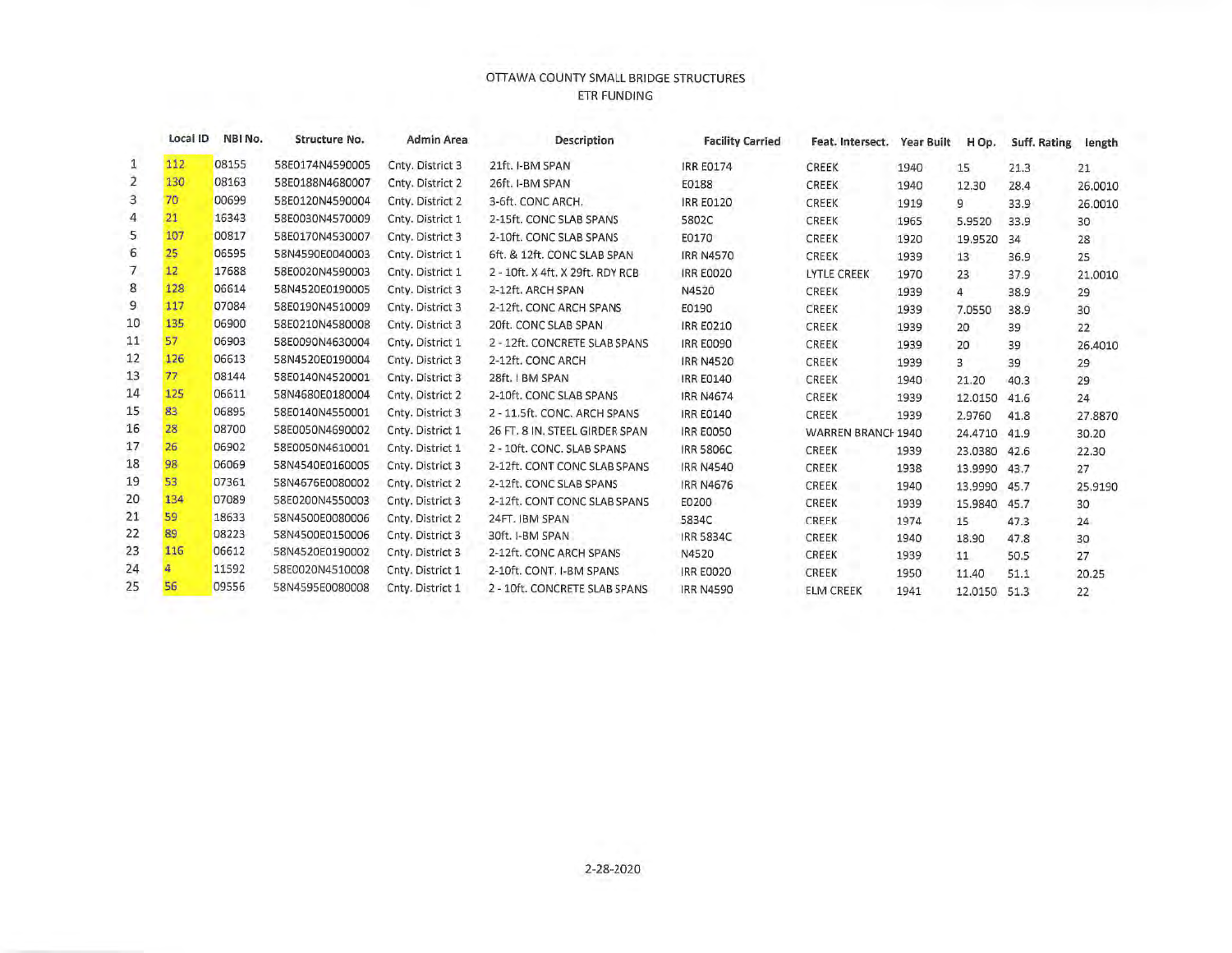# Circuit Engineering District #1 Surface Transportation Program (STP)

| County     | Project                      | Job Piece         | Estimate           | <b>STP Funds</b> | Difference | <b>Status</b>                                         |
|------------|------------------------------|-------------------|--------------------|------------------|------------|-------------------------------------------------------|
| 2020       |                              |                   |                    |                  |            |                                                       |
|            | <b>NONE</b>                  |                   |                    |                  |            |                                                       |
| 2021       | <b>CED#1 CONTROL</b>         | Ready by Nov 2020 |                    |                  |            |                                                       |
| Nowata     | Br 92 & 93 Western Branch    | 30491             | \$<br>1,772,357 \$ | 857,143 \$       |            | 915,214 Cleared for Letting                           |
| Tulsa      | Dip Creek Road               | 25487             |                    |                  |            |                                                       |
| Creek      | <b>Three Bridges</b>         | 28681             |                    |                  |            |                                                       |
| Osage      | Br 5 Caney River             | 30499             |                    |                  |            |                                                       |
| 2022       | <b>CED#1 CONTROL</b>         | Ready by Nov 2021 |                    |                  |            |                                                       |
| Osage      | 52nd and 133rd E Ave         | 30508             |                    |                  |            |                                                       |
| Tulsa      | 101st Street                 | 29345             |                    |                  |            |                                                       |
| Ottawa     | Coal Creek Road              | 31170             | \$<br>3,274,000 \$ | 857,143 \$       |            | 2,416,857 Preliminary plans and NEPA studies complete |
| Osage      | 43rd St Extension            | 30638             |                    |                  |            |                                                       |
| 2023       | <b>CED#1 CONTROL</b>         | Ready by Nov 2022 |                    |                  |            |                                                       |
| Pawnee     | <b>BR 2 Belford Bridge</b>   | 25444             |                    |                  |            |                                                       |
| Ottawa     | Ribbon Road Phase 1          | 33565             |                    |                  |            |                                                       |
| Osage      | Rock School Road             | 31249             |                    |                  |            |                                                       |
| Creek      | W 49th Street                | 29399             |                    |                  |            |                                                       |
| Rogers     | Winganon Crossing            | 33602             | \$<br>8,532,477 \$ | 857,143 \$       | 7,675,334  |                                                       |
| Mayes      | E520 Road                    | 34456             |                    |                  |            |                                                       |
| 2024       | <b>CED#1 CONTROL</b>         | Ready by Nov 2023 |                    |                  |            |                                                       |
| Washington | E1300 Road                   | 31173             | \$<br>1,860,000 \$ | 857,143 \$       |            | 1,002,857 Conceptual desing report complete           |
| 2025       | <b>CED#1 CONTROL</b>         | Ready by Nov 2024 |                    |                  |            |                                                       |
| Washington | NS399 Bison Road (US60 S 2 i | 34468             | \$<br>2,467,000 \$ | 857,143 \$       |            | 1,609,857 Engineer to be selected in 2020             |
| Mayes      | Anderson Road                | 32202             |                    |                  |            |                                                       |
| Ottawa     | Ribbon Road Phase 2          | 33568             |                    |                  |            |                                                       |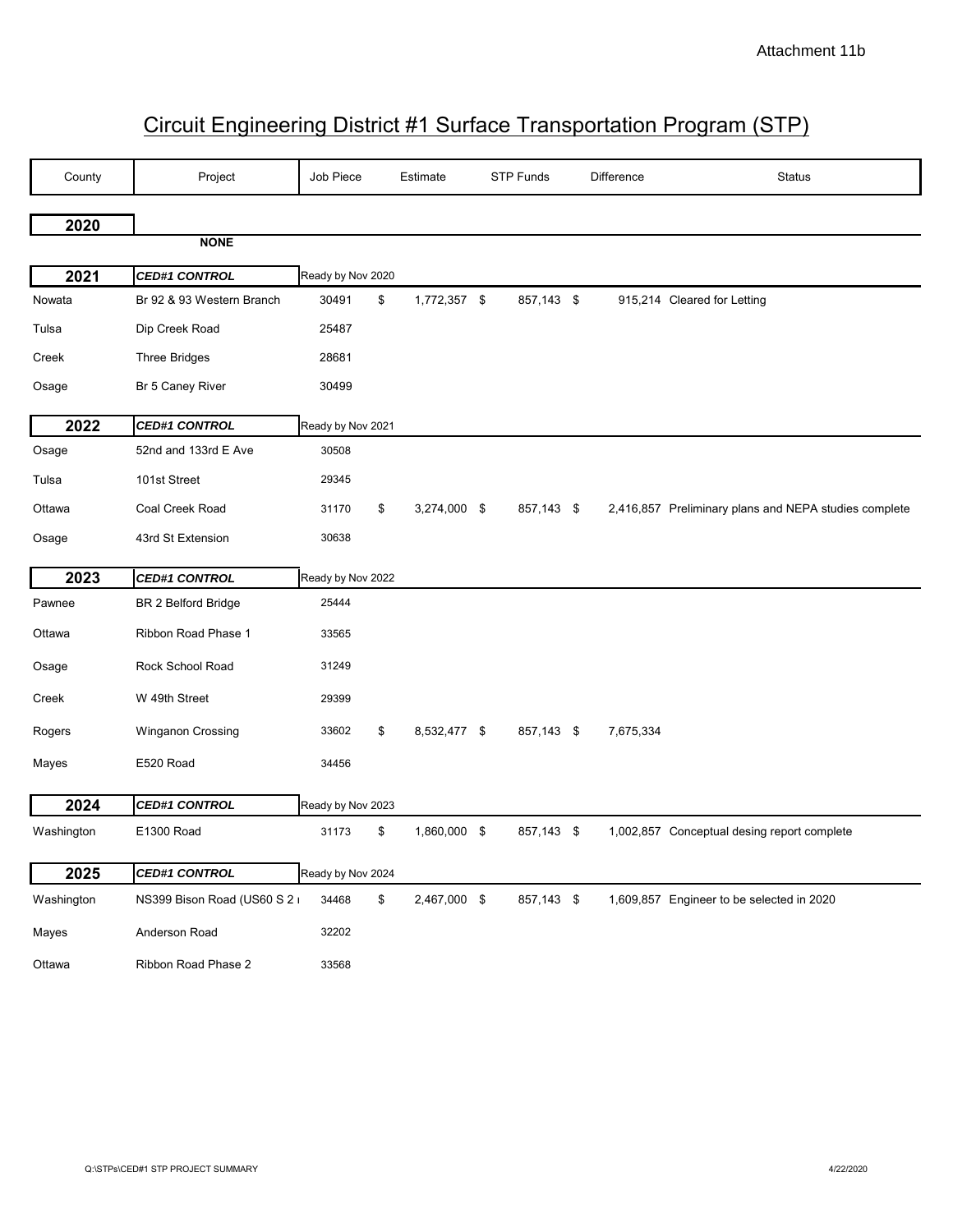Attachment 11c

## **CIRCUIT ENGINEERING DISTRICT #1 Materials Request Grant Program (Funded thru CED Expense Budget)**

|                      | Cnty CED |            | # of |        |       |                        |     | <b>Bridge</b>  |       |           |               | Roadway |       |                      | Cost     | Amount                |
|----------------------|----------|------------|------|--------|-------|------------------------|-----|----------------|-------|-----------|---------------|---------|-------|----------------------|----------|-----------------------|
| $\blacksquare$<br>שו | Rank     | <b>PRI</b> | Proj | County | Dist. | Description of Project | No. | Span<br>∟ength | Width | -<br>Type | <b>Number</b> | Length  | Width | Overlay<br>Thickness | Estimate | Requested<br>from CED |

TOTAL FUNDED TO DATE: \$4,576,236

# CURRENT PROJECTS AWAITING FUNDING

| 92  | 10 | 91  | -6 | Washington    |   | 1400 Rd Asphalt Overlay            |  |  | W. 1400 Rd.            | mile       | 21'  | 4"     | \$211,000 | \$50,000 |
|-----|----|-----|----|---------------|---|------------------------------------|--|--|------------------------|------------|------|--------|-----------|----------|
| 98  | 8  | 97  | 10 | Osage         |   | Shidler Cut Across (chip/seal)!!!! |  |  | CR 4020                | 2.25 miles | 26ft | double | \$89,300  | \$50,000 |
| 100 | 6  | 99  | 17 | <b>Ottawa</b> |   | <b>IE40 and E 60 Road Culverts</b> |  |  | replace<br>crossdrains | N/A        | N/A  | N/A    | \$70,000  | \$50,000 |
| 101 |    | 100 | 13 | Delaware      |   | IE 270 road                        |  |  | E 270 rd.              | mile       | 20ft | 3"     | \$108,405 | \$50,000 |
| 102 | 8  | 101 | 13 | Creek         | 2 | 81st St. Hwy 97 to 145th St.       |  |  | 81st Street            | 2 miles    | 20ft | 2"     | \$190,000 | \$50,000 |
| 104 | 6  | 102 | ʻ6 | Pawnee        | 3 | Chip & Seal on 5800 Rd.            |  |  | 5800 Rd.               | 2 miles    | 22ft |        | \$85,000  | \$50,000 |

**\$300,000 Projects ready for funding:**

| 2020 Co.<br>Class.<br><b>Order</b> | <b>COUNTY</b>     | # of<br>funded<br><b>Requests</b> | <b>FUNDED TO DATE</b> | # of<br>Pending<br><b>Requests</b> | Pending<br><b>Amount</b><br>Requested |
|------------------------------------|-------------------|-----------------------------------|-----------------------|------------------------------------|---------------------------------------|
|                                    | <b>CRAIG</b>      | 7                                 | \$350,000             |                                    |                                       |
| 2                                  | <b>DELAWARE</b>   | 12                                | \$635,511             | $\mathbf{1}$                       | \$<br>50,000                          |
| 3                                  | <b>NOWATA</b>     | 7                                 | \$349,325             |                                    |                                       |
| 4                                  | <b>MAYES</b>      | 10                                | \$500,000             |                                    |                                       |
| 5                                  | <b>OTTAWA</b>     | 16                                | \$750,000             | $\mathbf{1}$                       | \$<br>50,000                          |
| 6                                  | <b>PAWNEE</b>     | 8                                 | \$400,000             | 1                                  | \$<br>50,000                          |
| 7                                  | <b>ROGERS</b>     | 4                                 | \$200,000             |                                    |                                       |
| 8                                  | <b>CREEK</b>      | 12                                | \$600,000             | $\mathbf{1}$                       | \$<br>50,000                          |
| 9                                  | <b>OSAGE</b>      | 9                                 | \$391,400             | $\mathbf{1}$                       | \$<br>50,000                          |
| 10                                 | <b>WASHINGTON</b> | 5                                 | \$250,000             | 1                                  | \$<br>50,000                          |
| 11                                 | <b>TULSA</b>      | 3                                 | \$150,000             |                                    |                                       |
|                                    | <b>TOTAL</b>      | 93                                | \$4,576,236           | 6                                  | \$<br>300,000                         |

## **Selection policy adopted March 2016:**

**1. County Classification Designation Order.** 

2. Number of Grants each county has received.

3. Immediate need of the project.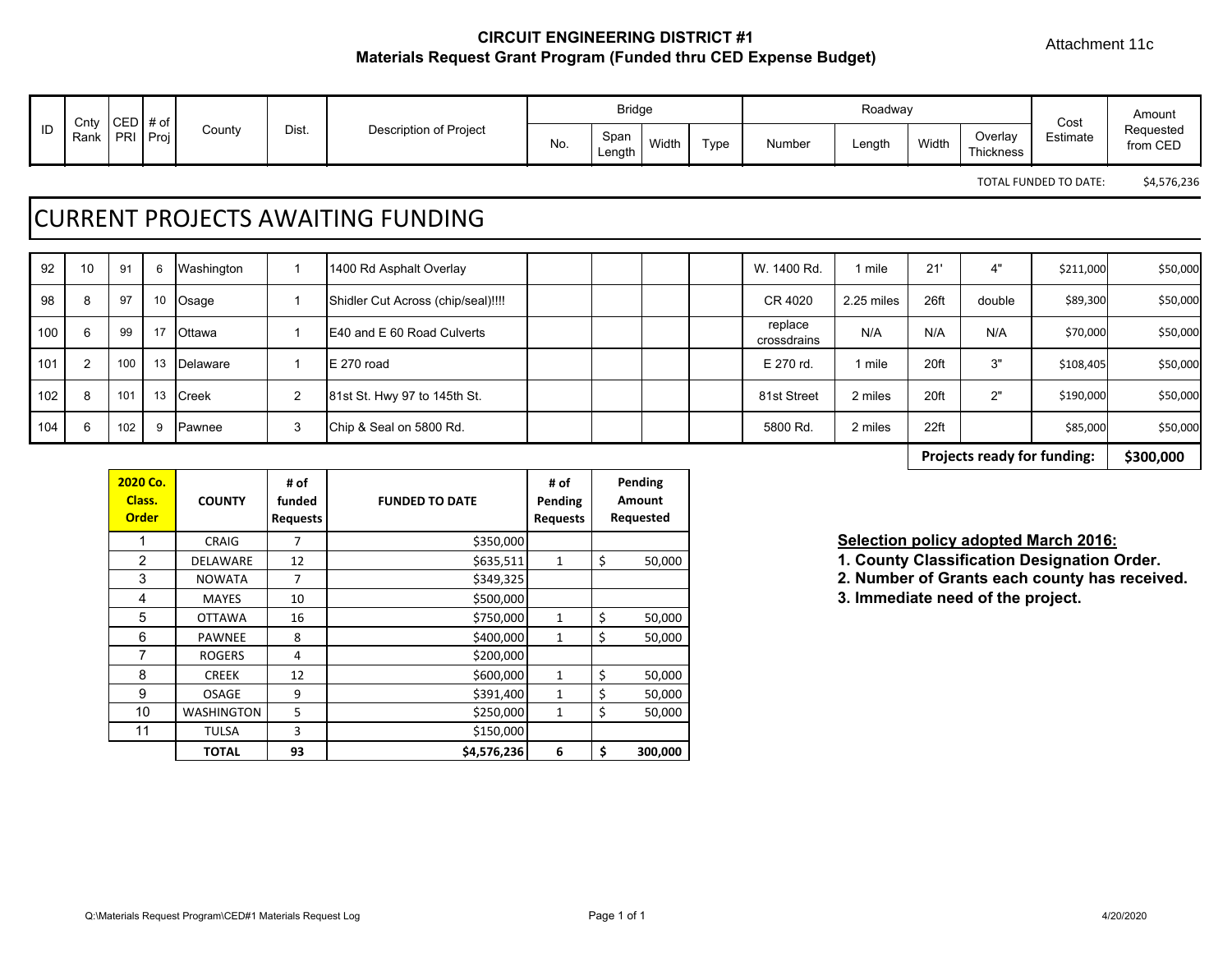# **CED#1 MATERIALS REQUEST GRANT APPLICATION**

| County:<br>District: #3<br>Pawnee<br>Contact Person: Dale Carter<br>Phone: 918-671-4338<br>DESCRIPTION OF PROJECT: (describe the location and work to be performed):<br>Chip & Seal on EW 5800 between 36200 & 36400 Rd.<br>Planned month and year of construction: July 2020<br><b>ROADWAY</b><br><b>BRIDGE</b><br>Bridge No.: <b>Example 20</b><br>Span Length: _______________<br>Bridge Type: <b>Contract Contract Contract Contract Contract Contract Contract Contract Contract Contract Contract Contract Contract Contract Contract Contract Contract Contract Contract Contract Contract Contract Contract C</b><br><b>MATERIALS REQUESTED:</b><br>Road is heavily traveled with several residences on road.<br>\$85,000.00<br>\$50,000.00<br><b>X</b> YES<br>$\square$ NO<br><b>BOARD OF COUNTY COMMISSIONERS</b><br><b>APPROVAL</b><br>COUNTY, OKLAHOMA<br>Date<br>2020 | Chairman<br>Member<br>Mergber,                                                                                                                                                                                                                                                                           | DRMILLE<br><b>Attest: County Clerk</b> | Road No.: EW 5800<br>Length: 2 Mile<br>Width: $22 \text{ ft}$ .<br>Overlay Thickness: Universely |  |
|------------------------------------------------------------------------------------------------------------------------------------------------------------------------------------------------------------------------------------------------------------------------------------------------------------------------------------------------------------------------------------------------------------------------------------------------------------------------------------------------------------------------------------------------------------------------------------------------------------------------------------------------------------------------------------------------------------------------------------------------------------------------------------------------------------------------------------------------------------------------------------|----------------------------------------------------------------------------------------------------------------------------------------------------------------------------------------------------------------------------------------------------------------------------------------------------------|----------------------------------------|--------------------------------------------------------------------------------------------------|--|
|                                                                                                                                                                                                                                                                                                                                                                                                                                                                                                                                                                                                                                                                                                                                                                                                                                                                                    |                                                                                                                                                                                                                                                                                                          |                                        |                                                                                                  |  |
|                                                                                                                                                                                                                                                                                                                                                                                                                                                                                                                                                                                                                                                                                                                                                                                                                                                                                    |                                                                                                                                                                                                                                                                                                          |                                        |                                                                                                  |  |
|                                                                                                                                                                                                                                                                                                                                                                                                                                                                                                                                                                                                                                                                                                                                                                                                                                                                                    |                                                                                                                                                                                                                                                                                                          |                                        |                                                                                                  |  |
|                                                                                                                                                                                                                                                                                                                                                                                                                                                                                                                                                                                                                                                                                                                                                                                                                                                                                    |                                                                                                                                                                                                                                                                                                          |                                        |                                                                                                  |  |
|                                                                                                                                                                                                                                                                                                                                                                                                                                                                                                                                                                                                                                                                                                                                                                                                                                                                                    |                                                                                                                                                                                                                                                                                                          |                                        |                                                                                                  |  |
|                                                                                                                                                                                                                                                                                                                                                                                                                                                                                                                                                                                                                                                                                                                                                                                                                                                                                    |                                                                                                                                                                                                                                                                                                          |                                        |                                                                                                  |  |
|                                                                                                                                                                                                                                                                                                                                                                                                                                                                                                                                                                                                                                                                                                                                                                                                                                                                                    |                                                                                                                                                                                                                                                                                                          |                                        |                                                                                                  |  |
|                                                                                                                                                                                                                                                                                                                                                                                                                                                                                                                                                                                                                                                                                                                                                                                                                                                                                    |                                                                                                                                                                                                                                                                                                          |                                        |                                                                                                  |  |
|                                                                                                                                                                                                                                                                                                                                                                                                                                                                                                                                                                                                                                                                                                                                                                                                                                                                                    |                                                                                                                                                                                                                                                                                                          |                                        |                                                                                                  |  |
|                                                                                                                                                                                                                                                                                                                                                                                                                                                                                                                                                                                                                                                                                                                                                                                                                                                                                    |                                                                                                                                                                                                                                                                                                          |                                        |                                                                                                  |  |
|                                                                                                                                                                                                                                                                                                                                                                                                                                                                                                                                                                                                                                                                                                                                                                                                                                                                                    |                                                                                                                                                                                                                                                                                                          |                                        |                                                                                                  |  |
|                                                                                                                                                                                                                                                                                                                                                                                                                                                                                                                                                                                                                                                                                                                                                                                                                                                                                    | <b>PURPOSE / JUSTIFICATON:</b><br><b>ESTIMATED COST OF TOTAL PROJECT:</b><br>AMOUNT OF FUNDS REQUESTED FROM CED:<br><b>CIRCUIT ENGINEERING DISTRICT #1</b>                                                                                                                                               |                                        |                                                                                                  |  |
|                                                                                                                                                                                                                                                                                                                                                                                                                                                                                                                                                                                                                                                                                                                                                                                                                                                                                    |                                                                                                                                                                                                                                                                                                          |                                        |                                                                                                  |  |
|                                                                                                                                                                                                                                                                                                                                                                                                                                                                                                                                                                                                                                                                                                                                                                                                                                                                                    | IS ADVANCE FUNDING REQUIRED?<br>PROJECT WILL MEET ODOT FORCE ACCOUNT STANDARDS. XI YES<br><b>ATTACHMENTS REQUIRED:</b><br><b>XIBEFORE PICTURES OF PROJECT SITE</b><br><b>IF PROPOSED PLAN (SKETCH IS ACCEPTABLE)</b><br><b>CED Board Member</b><br><b>CED Approval Date</b><br>Check #<br>Check Rec'd by |                                        |                                                                                                  |  |
|                                                                                                                                                                                                                                                                                                                                                                                                                                                                                                                                                                                                                                                                                                                                                                                                                                                                                    |                                                                                                                                                                                                                                                                                                          |                                        |                                                                                                  |  |
|                                                                                                                                                                                                                                                                                                                                                                                                                                                                                                                                                                                                                                                                                                                                                                                                                                                                                    |                                                                                                                                                                                                                                                                                                          |                                        |                                                                                                  |  |
|                                                                                                                                                                                                                                                                                                                                                                                                                                                                                                                                                                                                                                                                                                                                                                                                                                                                                    |                                                                                                                                                                                                                                                                                                          |                                        |                                                                                                  |  |
|                                                                                                                                                                                                                                                                                                                                                                                                                                                                                                                                                                                                                                                                                                                                                                                                                                                                                    |                                                                                                                                                                                                                                                                                                          |                                        |                                                                                                  |  |
|                                                                                                                                                                                                                                                                                                                                                                                                                                                                                                                                                                                                                                                                                                                                                                                                                                                                                    |                                                                                                                                                                                                                                                                                                          |                                        |                                                                                                  |  |
|                                                                                                                                                                                                                                                                                                                                                                                                                                                                                                                                                                                                                                                                                                                                                                                                                                                                                    |                                                                                                                                                                                                                                                                                                          |                                        |                                                                                                  |  |
|                                                                                                                                                                                                                                                                                                                                                                                                                                                                                                                                                                                                                                                                                                                                                                                                                                                                                    |                                                                                                                                                                                                                                                                                                          |                                        |                                                                                                  |  |
|                                                                                                                                                                                                                                                                                                                                                                                                                                                                                                                                                                                                                                                                                                                                                                                                                                                                                    |                                                                                                                                                                                                                                                                                                          |                                        |                                                                                                  |  |
|                                                                                                                                                                                                                                                                                                                                                                                                                                                                                                                                                                                                                                                                                                                                                                                                                                                                                    |                                                                                                                                                                                                                                                                                                          |                                        |                                                                                                  |  |
|                                                                                                                                                                                                                                                                                                                                                                                                                                                                                                                                                                                                                                                                                                                                                                                                                                                                                    |                                                                                                                                                                                                                                                                                                          |                                        |                                                                                                  |  |
|                                                                                                                                                                                                                                                                                                                                                                                                                                                                                                                                                                                                                                                                                                                                                                                                                                                                                    |                                                                                                                                                                                                                                                                                                          |                                        |                                                                                                  |  |
|                                                                                                                                                                                                                                                                                                                                                                                                                                                                                                                                                                                                                                                                                                                                                                                                                                                                                    |                                                                                                                                                                                                                                                                                                          |                                        |                                                                                                  |  |
|                                                                                                                                                                                                                                                                                                                                                                                                                                                                                                                                                                                                                                                                                                                                                                                                                                                                                    |                                                                                                                                                                                                                                                                                                          |                                        |                                                                                                  |  |

Revised Nov 2020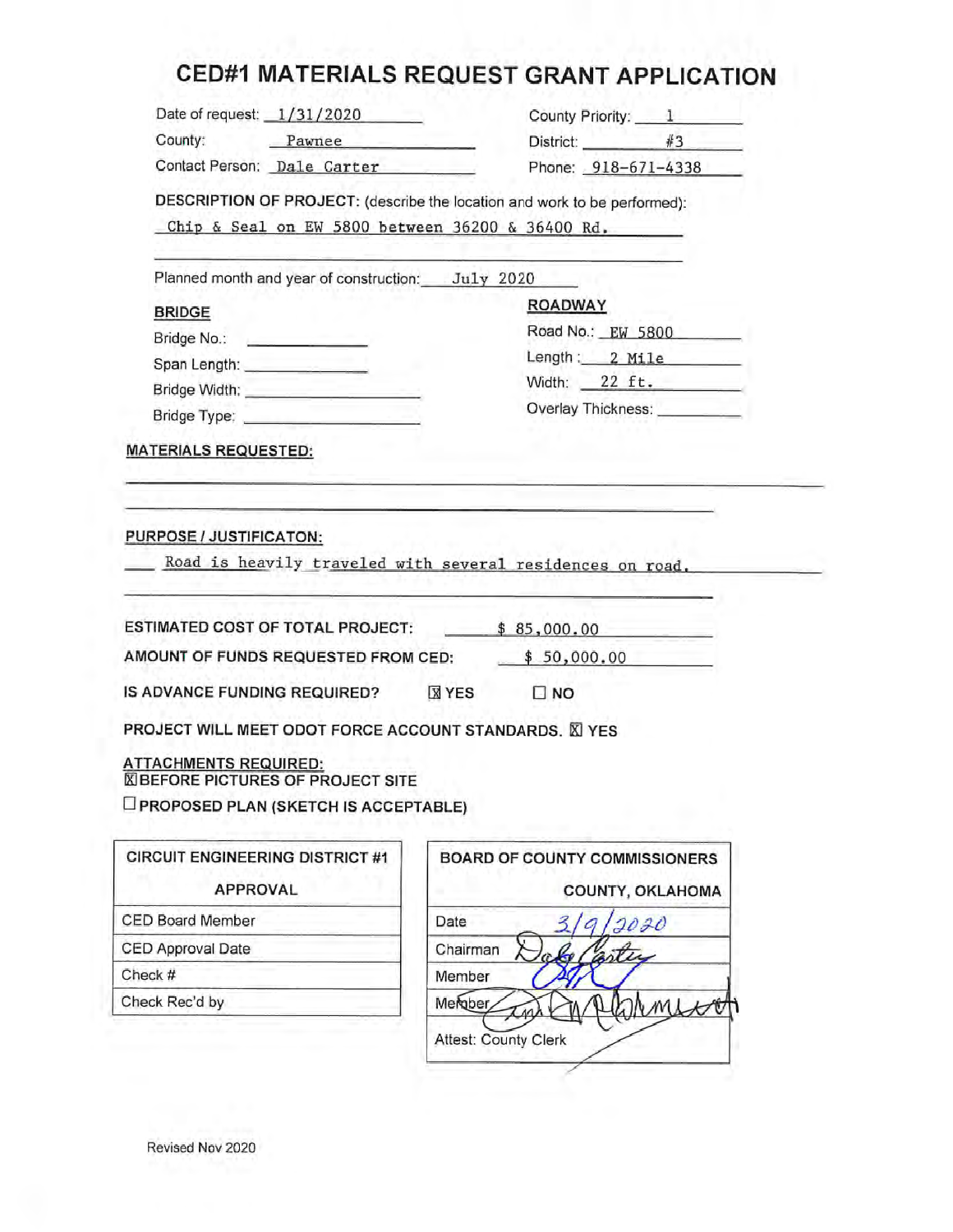| $\ddot{}$      |                |                           |               |                         |                          |                                       | ŏ                   |                            |                                   |                     |                    | Requested       |                               | Date                | Signed            | Allocated          |                 | Date                                |                            |
|----------------|----------------|---------------------------|---------------|-------------------------|--------------------------|---------------------------------------|---------------------|----------------------------|-----------------------------------|---------------------|--------------------|-----------------|-------------------------------|---------------------|-------------------|--------------------|-----------------|-------------------------------------|----------------------------|
| <b>REQUEST</b> | CR Rank        | PRIORITY<br><b>COUNTY</b> | <b>COUNTY</b> | <b>District</b>         | $\ddot{}$<br>ğ           | <b>Description of Project</b>         | Crosstown<br>ᇰ<br>Ě | Force Account<br>৯<br>CIRB | Anticipated<br>Constuction<br>yea | Clear Rdwy<br>Width | of Beams<br>Number | Lengths<br>Beam | <b>Total Bridge</b><br>Length | Request<br>Received | & Dated<br>by CED | Number<br>of Beams | Beam<br>Lengths | <b>Beams</b><br>Allocated<br>by CED | <b>Notes</b>               |
| 3              | $\overline{4}$ | $\mathbf{1}$              | Ottawa        | $\overline{3}$          |                          | Br 159 Hudson Creek                   | X-Town              | FA                         | 2012                              | 26'                 | 12                 | 45'             | 80'                           | 12/14/2010          | 6/21/2012         | 12                 | $47' +$         | 12/14/2010                          | Bridge is open to traffic  |
| 32             | 5              | $\mathbf{1}$              | Pawnee        | $\mathbf{1}$            |                          | Br 92 Lagoon Creek                    | X-Town              | FA                         | 2012                              | 21'                 | 5                  | 50'             | 43'                           | 6/12/2012           | 6/21/2012         | 5                  | $62' +$         | 6/21/2012                           | Bridge is open to traffic  |
| 34             | $\overline{4}$ |                           | Ottawa        | $\mathbf{1}$            |                          | Br 23 - Replace                       | X-Town              | FA                         | 2012                              | 24'                 | 6                  | 55              | 50'                           | 10/1/2012           | 10/25/2012        | 6                  | $54' +$         | 10/31/2012                          | Bridge is open to traffic  |
| 35             | 9              | $\overline{2}$            | Creek         | $\overline{3}$          |                          | Br 185 - Replace                      | X-Town              | FA                         | 2012                              | 26'                 | 6                  | 60'             | 65'                           | 10/15/2012          | 10/25/2012        | 6                  | $64' +$         | 10/26/2012                          | Bridge is open to traffic  |
| 31             | 9              | $\mathbf{1}$              | Creek         | $\overline{3}$          |                          |                                       | X-Town              | FA                         | 2012                              | 26'                 | 12                 | 60              | 130                           | 5/11/2012           | 12/13/2012        | 12                 | $61'$ +         | 10/26/2012                          | Bridge is open to traffic  |
| 36             | 9              | $\mathbf{1}$              | Creek         | $\overline{3}$          |                          | <b>BR 181</b>                         | X-Town              | FA                         | 2013                              | 26'                 | 12                 | 30 & 65         | 130                           | 5/16/2013           | 5/23/2013         | 12                 | 60' & 40        | 8/16/2013                           | Bridge is open to traffic  |
| 42             | 9              | $\mathbf{1}$              | Creek         | $\overline{\mathbf{3}}$ | 08652                    | Br 190 over Unnamed Creek             | Other               | FA                         | 2015                              | 24'                 | 6                  | 40'             | 40'                           | 6/19/2014           | 6/19/2014         | 6                  | 40'             | 12/2/2014                           | Bridge is complete         |
| 41             | 10             | 1                         | Washington    | $\overline{3}$          | 05742                    | Br 156 over Saunders Creek            | X-Town              | FA                         | 2015                              | 26'                 | 5                  | 40'             | 40'                           | 11/19/2013          | 11/21/2013        | 5                  | 40              | 12/18/2013                          | Bridge is complete         |
| 38             | $\overline{4}$ | 5                         | Ottawa        | $\overline{\mathbf{3}}$ | $\overline{\phantom{a}}$ | New Br over Bee Creek on 200Rd        | X-Town              | FA                         | 2015                              | 26'                 | 6                  | 50'             | 50'                           | 8/26/2013           | 8/29/2013         | 6                  | 50              | 9/9/2013                            | <b>Bridge is complete</b>  |
| 12             | 6              | $\overline{2}$            | Nowata        | $\overline{2}$          | 02666                    | Br 37 Cedar Crk on Rd 405             | X-Town              | <b>CIRB</b>                | 2015                              | 26'                 | 5                  | 50'             | 50                            | 4/10/2012           | 12/13/2012        | $\overline{4}$     | 64' 10'         | 6/1/2015                            | Bridge is complete         |
|                |                |                           |               |                         |                          | CED#2 Beams (3 projects)              | Other               | FA                         | 2017                              |                     | 12                 | $70+$           |                               | 1/25/2017           | 1/26/2017         | 12                 | $70+$           | 2/15/2017                           | <b>Fransferred to CED2</b> |
| 16             | 5              | $\overline{\mathbf{3}}$   | Pawnee        | $\overline{2}$          |                          | Br 44 Replace temp. structure         | X-Town              | FA                         | 2015                              | 24'                 | 5                  | 50'             | 40'                           | 4/25/2012           | 12/13/2012        |                    |                 |                                     |                            |
| 18             | $\overline{3}$ | 14                        | Delaware      | $\overline{3}$          |                          | Rd. CR 496 Curtis Trimble Rd          | X-Town              | <b>CIRB</b>                | 2017                              | 24'                 | $\overline{a}$     | 60              | 60'                           | 5/1/2012            | 12/13/2012        |                    |                 |                                     |                            |
| 19             | $\overline{3}$ | 5                         | Delaware      | $\overline{3}$          |                          | Rd. E 530 East of Barn                | X-Town              | <b>CIRB</b>                | 2015                              | 24'                 | $\overline{4}$     | 40'             | 120                           | 5/1/2012            | 12/13/2012        | $\overline{4}$     | $45'+$          | 10/1/2012                           | Beams Allocated            |
| 23             | $\overline{3}$ | $\overline{2}$            | Delaware      | $\overline{3}$          | 07098                    | Br 85 Jack Copeland                   | X-Town              | <b>CIRB</b>                | 2014                              | 24                  | $\overline{4}$     | 50'             | 150                           | 1/22/2013           | 5/23/2013         | $\overline{4}$     | 55'             | 10/1/2012                           | <b>Beams Allocated</b>     |
| 23             | 3              | $\overline{4}$            | Delaware      | $\overline{\mathbf{3}}$ | 03224                    | Br 95 Flint Creek Bridge - 80ft beams | X-Town              | <b>CIRB</b>                | 2015                              | 24                  | 12                 | 80'             | 180                           | 8/9/2012            | 9/27/2012         |                    |                 |                                     |                            |
| 24             | $\overline{3}$ | 13                        | Delaware      | $\overline{3}$          |                          | Rd. CR 550 Hog Hollow                 | X-Town              | <b>CIRB</b>                | 2017                              | 24'                 | $\overline{4}$     | 40'             | 40'                           | 5/1/2012            | 12/13/2012        |                    |                 |                                     |                            |
| 25             | 3              | $\overline{7}$            | Delaware      | $\overline{\mathbf{3}}$ |                          | Rd. E 583 Bill Duncan's Road          | X-Town              | <b>CIRB</b>                | 2016                              | 24'                 | 4                  | 60'             | 60'                           | 5/1/2012            | 12/13/2012        |                    |                 |                                     |                            |
| 27             | $\overline{3}$ | $\overline{3}$            | Delaware      | $\overline{3}$          |                          | Rd. S 706 Crazy Hollow                | X-Town              | <b>CIRB</b>                | 2014                              | 24'                 | 8                  | 60              | 160'                          | 5/1/2012            | 12/13/2012        | $\mathbf{8}$       | $61' +$         | 10/1/2012                           | <b>Beams Allocated</b>     |
| 29             | 3              | 11                        | Delaware      | $\overline{\mathbf{3}}$ |                          | Rd. 5530 Martin's Salvage             | X-Town              | <b>CIRB</b>                | 2017                              | 21'                 | 8                  | 40              | 80'                           | 5/1/2012            | 12/13/2012        |                    |                 |                                     |                            |
| 33             | $\overline{7}$ | $\mathbf{1}$              | Rogers        | $\mathbf{1}$            |                          | Br 71 Sweetwater Creek                | X-Town              | FA                         | 2015                              | 24'                 | 15                 | 50'             | 150                           | 9/25/2012           | 9/27/2012         | 5                  | $64' +$         | 12/2/2012                           | <b>Beams Allocated</b>     |
| 37             | 11             | 1                         | Tulsa         |                         |                          | --for bridge repairs-----             | Other               | FA                         | 2015                              |                     | $\mathbf{1}$       | 70'             |                               |                     |                   |                    |                 |                                     | JS 169 Pine St. Beams      |
| 40             | 8              | $\overline{2}$            | Osage         | $\overline{\mathbf{3}}$ | 08614                    | BR 96 over Charley Creek              | X-Town              | FA                         | 2015                              | 26'                 | 5                  | 55'             | 55'                           | 10/21/2013          | 10/25/2013        | 5                  | $56' +$         | 10/24/2013                          | <b>Beams Allocated</b>     |
| 43             | 9              | $\mathbf{1}$              | Creek         | $\overline{2}$          | 04417                    | Br 11 over Sand Creek                 | X-Town              | FA                         | 2015                              | 26'                 | 6                  | 30'             | 30'                           | 2/23/2015           | 2/26/2015         | 8                  | $29' +$         | 4/15/2015                           | Beams Allocated            |
| 44             | 9              |                           | Creek         | $\overline{3}$          | 02700                    | Br 246 over Unnamed Creek             | X-Town              | FA                         | 2015                              | 26'                 | 6                  | 50'             | 50'                           | 2/23/2015           | 2/26/2015         | 6                  | $50' +$         | 4/14/2015                           | <b>Beams Allocated</b>     |
| 45             | 9              |                           | Creek         | 3                       | 02411                    | Br 224 over Unnamed Creek             | X-Town              | FA                         | 2015                              | 26'                 | 6                  | 50'             | 50'                           | 2/23/2015           | 2/26/2015         | 6                  | $50' +$         | 4/14/2015                           | Beams Allocated            |
| 46             | 9              | $\overline{2}$            | Creek         | $\overline{2}$          | 06383                    | Br 64 over Unnamed Creek              | X-Town              | FA                         | 2015                              | 27'                 | 6                  | 50'             | 49'                           | 4/16/2015           | 4/16/2015         | 6                  | $50'+$          | 4/16/2015                           | <b>Beams Allocated</b>     |
| 47             | 10             | $\overline{2}$            | Washington    | 3                       | 03047                    | Br 151 over Tyner Creek               | X-Town              | FA                         | 2015                              | 26'                 | 5                  | 60'             | 60'                           | 4/27/2015           | 5/28/2015         | 5                  | $60' +$         | 6/2/2015                            | Beams Allocated            |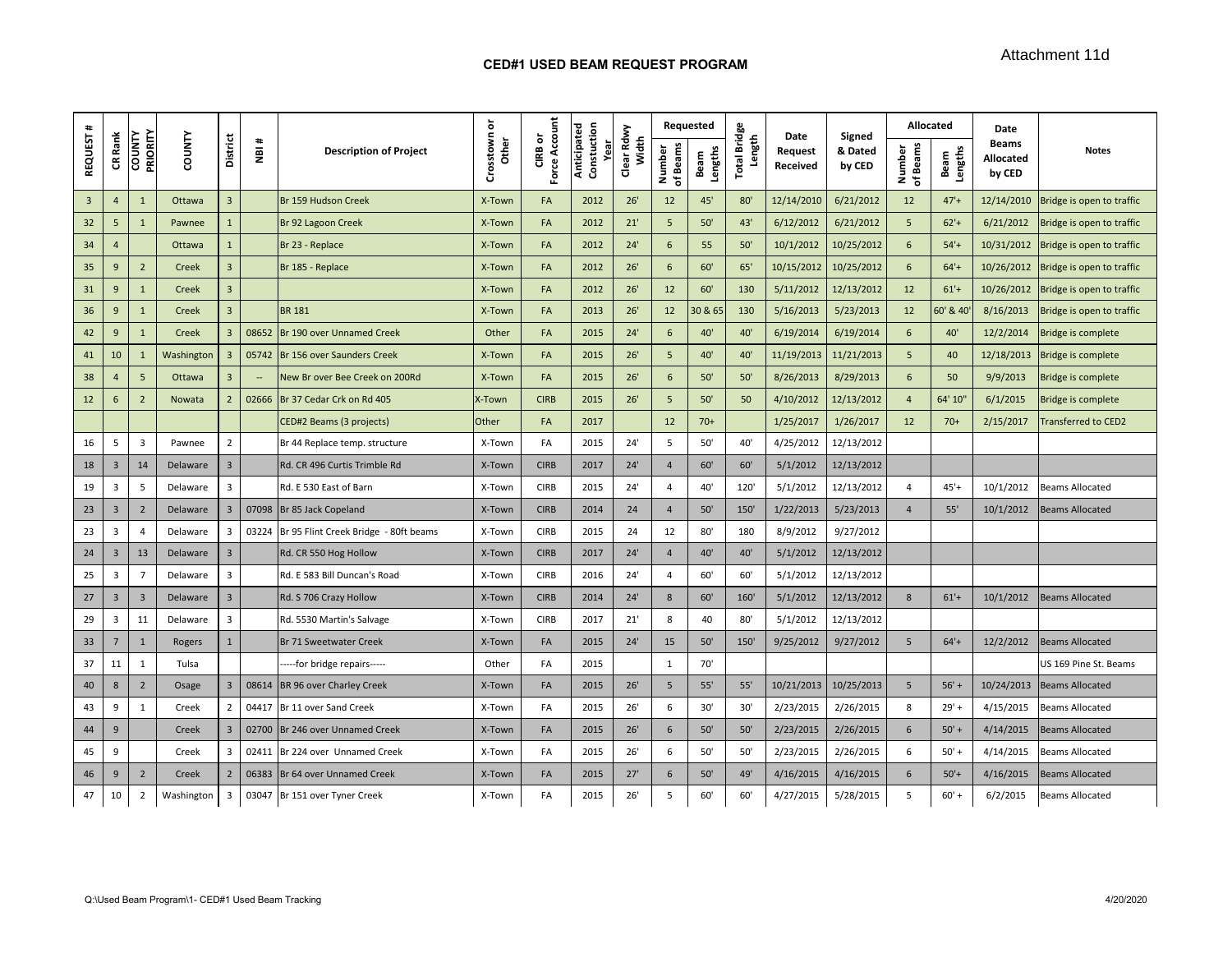#### **CED#1 USED BEAM REQUEST PROGRAM**

|          |                             |        | سه. |          |                               | $\circ$                                                                                                                                    |                        | ਹ<br>$\mathbf{a}$ |                  |             |        |                 |                         |                   |                                            |                                              | Date                                |                        |
|----------|-----------------------------|--------|-----|----------|-------------------------------|--------------------------------------------------------------------------------------------------------------------------------------------|------------------------|-------------------|------------------|-------------|--------|-----------------|-------------------------|-------------------|--------------------------------------------|----------------------------------------------|-------------------------------------|------------------------|
| ෪        | $\overline{\alpha}$<br>PRIO | 8      |     | -<br>٣   | <b>Description of Project</b> | $\mathbf{a}$<br>്                                                                                                                          | CIRB<br>ഄ<br>$\bullet$ | í0<br>ី           | ≖<br>ᄒ<br>œ<br>ق | ω<br>മ<br>Ž | s<br>മ | ᇰ<br>ভূ<br>otal | Request<br>Received     | & Dated<br>by CED | <b>S</b><br>ΦĔ<br>ខ្ចឹ ទី<br>ര<br>മ<br>z స | $\mathbf{u}$<br>-Ë<br>틂<br>≃<br>$\mathbf{a}$ | <b>Beams</b><br>Allocated<br>by CED | <b>Notes</b>           |
| 9        |                             | Creek  |     |          |                               | X-Town                                                                                                                                     | <b>FA</b>              | 2016              | 26               |             | 40'    | 40'             | 1/5/2016                | 1/28/2016         |                                            | $50'$ +                                      | 1/27/2016                           | Beams Allocated        |
| $\alpha$ |                             | Creek  |     |          |                               | X-Town                                                                                                                                     | FA                     | 2016              | 26               |             | 40'    | 40'             | 1/5/2016                | 1/28/2016         |                                            | $40'$ +                                      | 1/27/2016                           | <b>Beams Allocated</b> |
|          |                             |        |     |          |                               | Other                                                                                                                                      | <b>FA</b>              | 2018              |                  |             | $70+$  |                 | 5/1/2018                |                   |                                            | $70'+$                                       |                                     |                        |
|          |                             | Ottawa |     |          |                               | X-Town                                                                                                                                     | FA                     | 2020              |                  |             | 64     | 60              |                         |                   |                                            | 64                                           |                                     |                        |
|          | Rank                        | ٮ      | ⊢   | District | $\ast$                        | 08985 BR 87 over Tiger Creek<br>04470 BR 155 over Unnamed Creek<br>CED#2 Beams (3 projects) add'l beams<br>City of Miami Pedestrian Bridge |                        | ہ ج<br>$\circ$    | ÷<br>nticip      | 줂           |        | Requested       | dge<br>£<br>ength:<br>E | Date              | Signed                                     |                                              | Allocated                           |                        |

Completed Used Beam Projects 10 601

Beams Remaining in Inventory

123

Number of Beams Requested

478Beams Available

|               |              |          |          |          |          |          | USED BEAM INVENTORY - BEAMS |              |                          |          |       |          |                |          |          |              |       |          |
|---------------|--------------|----------|----------|----------|----------|----------|-----------------------------|--------------|--------------------------|----------|-------|----------|----------------|----------|----------|--------------|-------|----------|
| Useable Beam  |              | W24x84   |          | W27x94   |          | W30x108  |                             | W33x130      |                          | W33x141  |       | W36x135  |                | W36x150  |          | W36x194      |       | W36x230  |
| Lengths (ft.) | Total        | А*       | Total    | $A^*$    | Total    | $A^*$    | Total                       | $A^*$        | Total                    | $A^*$    | Total | $A^*$    | <b>Total</b>   | $A^*$    | Total    | $A^*$        | Total | $A^*$    |
| $0' - 5'$     | $\Omega$     | $\Omega$ | $\Omega$ | $\Omega$ |          | $\Omega$ | 2                           | $\Omega$     | 0                        | $\Omega$ |       | 0        | 0              | $\Omega$ | 0        | $\Omega$     | 0     | $\Omega$ |
| $25' - 30'$   | 28           | 8        | O        | $\Omega$ | $\Omega$ | 0        |                             | 0            | $\overline{\phantom{a}}$ | $\Omega$ | 0     | 0        | 2              | 0        | O        | $\Omega$     | O     | $\Omega$ |
| $30' - 35'$   | 0            | 0        | 10       | $\bf{0}$ |          | $\bf{0}$ | 4                           | 0            | $\overline{2}$           | $\bf{0}$ |       | 0        | $\bf{0}$       | 0        | $\Omega$ | $\bf{0}$     | 8     | $\bf{0}$ |
| $35' - 40'$   | $\bf{0}$     | 0        | $\Omega$ | $\Omega$ | 152      | $\bf{0}$ | $\overline{a}$              | 0            | 2                        | $\Omega$ | 0     | 0        | $\bf{0}$       | 0        | $\Omega$ | $\Omega$     | 8     | $\Omega$ |
| $40' - 45'$   | $\bf{0}$     | 0        | $\Omega$ | $\Omega$ | 6        | $\bf{0}$ | 10                          | $\mathbf{r}$ | 8                        | 5        |       | 0        | $\mathbf{0}$   | 0        | 0        | $\Omega$     | 0     | $\Omega$ |
| $45' - 50'$   | $\Omega$     | 0        | 0        | $\Omega$ | 12       | $\Omega$ | 42                          | 11           | 24                       | 10       |       | 0        |                | 0        | 0        | $\mathbf{0}$ | 0     | $\Omega$ |
| $50' - 55'$   | 0            | 0        | $\Omega$ | $\Omega$ | $\Omega$ | $\Omega$ | 48                          | 27           | 17                       | 10       | 0     | 0        | 2              | 0        | $\Omega$ | $\Omega$     | 8     | $\bf{0}$ |
| $55' - 60'$   | $\Omega$     | 0        | $\Omega$ | $\Omega$ | 0        | 0        | 58                          | 8            | 45                       | 5        | 5.    | 0        | 4              | 0        | $\Omega$ | $\Omega$     | 0     | $\Omega$ |
| $60' - 65'$   | $\Omega$     | 0        | $\Omega$ | $\Omega$ | 0        | $\Omega$ | 13                          | 1            | 100                      | 52       | 6     | 0        | 14             | 5        | $\Omega$ | $\Omega$     | 0     | $\Omega$ |
| $65' - 70'$   | $\bf{0}$     | 0        | 0        | $\Omega$ | 0        | $\Omega$ |                             | 0            | 9                        | 8        | 0     | 0        | $\overline{a}$ | 0        | 0        | $\Omega$     | 0     | $\Omega$ |
| $70' - 75'$   | $\bf{0}$     | 0        | $\Omega$ | $\Omega$ | 0        | $\bf{0}$ | $\bf{0}$                    | $\bf{0}$     | $\Omega$                 | $\Omega$ | 0     | 0        | $\mathbf{0}$   | 0        | 20       | 14           | 4     | $\Omega$ |
| $75' - 80'$   | $\mathbf{0}$ | 0        | 0        | $\Omega$ | 0        | $\Omega$ | $\Omega$                    | 0            | 0                        | $\Omega$ | 0     | $\Omega$ | $\Omega$       | 0        | 0        | $\Omega$     | 0     | $\Omega$ |
| Total         | 28           | 8        | 10       | $\Omega$ | 172      | 0        | 181                         | 54           | 209                      | 90       | 15    | 0        | 25             | 5        | 20       | 14           | 28    | 0        |

\*Allocated

Q:\Used Beam Program\1- CED#1 Used Beam Tracking 4/20/2020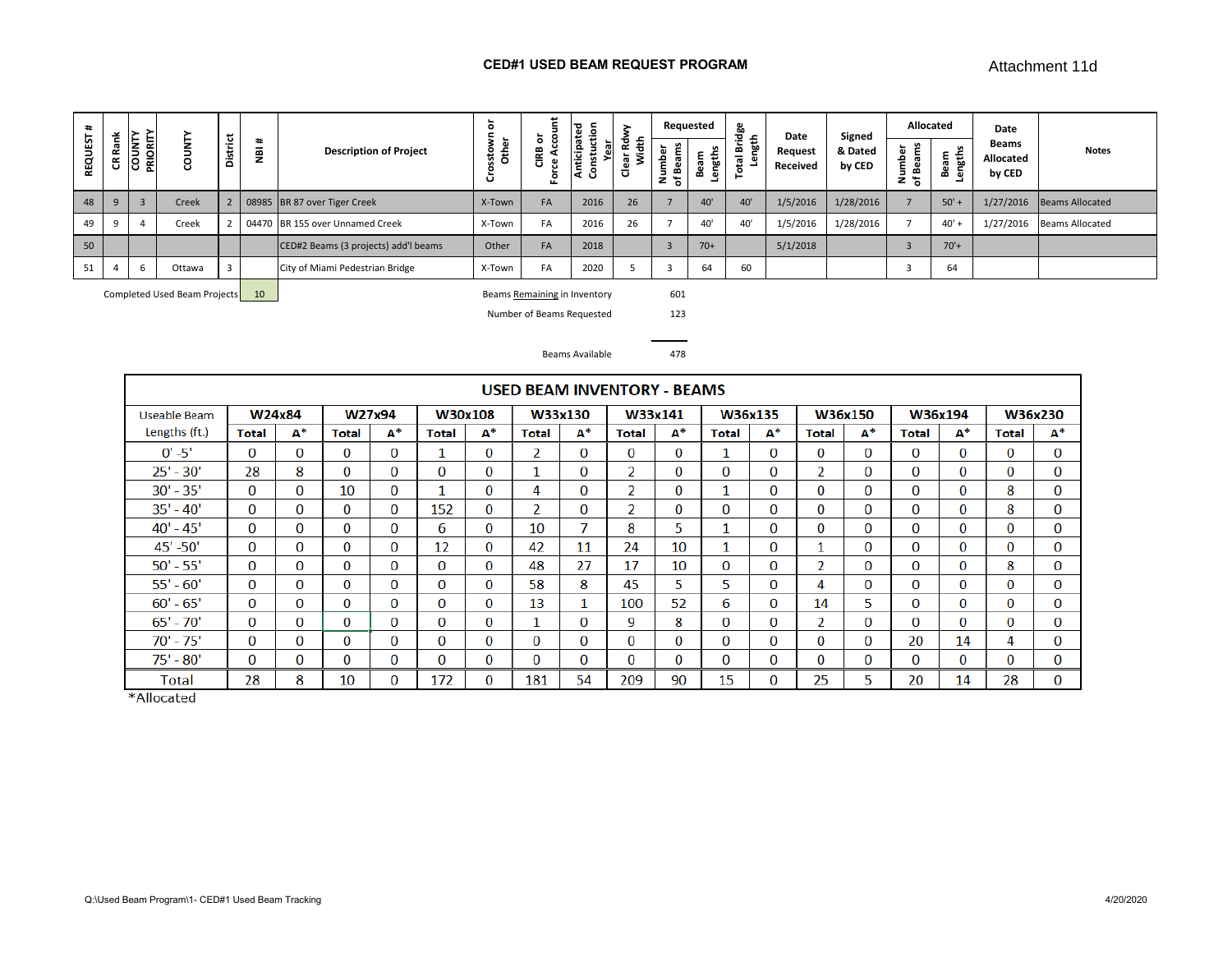**CIRCUIT ENGINEERING DISTRICT #1 COMBINED CIRB BR - 8YR PLAN**

4/22/2020

|                                           |                              |                    | State FY2007-FY2020<br>(1st Year-13th Year)        |                          | State FY2021<br>(14th Year) |               | State FY2022<br>(15th Year) |                | State FY2023<br>(16th Year) |                         | State FY2024<br>(17th Year) |            | State FY2025<br>(18th Year) |            |                         |
|-------------------------------------------|------------------------------|--------------------|----------------------------------------------------|--------------------------|-----------------------------|---------------|-----------------------------|----------------|-----------------------------|-------------------------|-----------------------------|------------|-----------------------------|------------|-------------------------|
| OVERVIEW                                  | <b>CIRB INCOME</b>           | Ŝ.                 | 147,447,353 \$                                     |                          | 15,375,000 \$               |               | 15,375,000 \$               |                | 15,375,000                  | l \$                    | 15,375,000                  | \$         | 15,375,000                  |            | Attachment 11e          |
|                                           | <b>FEDERAL INCOME</b>        | \$                 | 50,594,810 \$                                      |                          | 2,903,230 \$                |               | 2,322,584                   | $\blacksquare$ | 2,903,230                   | <b>S</b>                | 2,322,584                   | 5          | 2,903,230                   |            |                         |
|                                           | CARRYOVER                    |                    |                                                    | \$                       | $2,214,365$ \$              |               | $42,643$ \$                 |                | $(17, 138, 038)$ \$         |                         | $(27, 439, 584)$ \$         |            | (22, 703, 427)              |            |                         |
|                                           | ARRA / STP / FEMA / TRIBAL   | Ŝ.                 | 43,637,589                                         | \$                       | 7,452,539                   | $\mathsf{\$}$ | 32,199,643                  | <b>S</b>       | 13,283,125                  | -S                      | 6,957,143                   | \$         | 7,757,143                   |            |                         |
| ⊆                                         | ABB CREDITS & TAP EXPENSE??? | l \$               | (735, 514)                                         |                          |                             |               |                             |                |                             |                         |                             |            |                             |            |                         |
| $\lambda N$                               | <b>BEGINNING BALANCE</b>     | l \$               | 240,944,237 \$                                     |                          | $27,945,134$ \$             |               | 49,939,870 \$               |                | 14,423,317                  | <b>S</b>                | $(2,784,857)$ \$            |            | 3,331,946                   |            |                         |
| COMBINE<br>ᅙ                              |                              |                    |                                                    |                          |                             |               |                             |                |                             |                         |                             |            |                             |            |                         |
|                                           | COUNTY                       |                    | 2007 - 2020                                        |                          | 2021                        |               | 2022                        |                | 2023                        |                         | 2024                        |            | 2025                        |            |                         |
| 8YR                                       | <b>CRAIG</b>                 | \$                 | 15,269,577                                         | <b>S</b>                 | 4,133,000 \$                |               | 1,550,000 \$                |                | 2,452,000                   | l \$                    | 2,125,000                   | <b>\$</b>  | 1,065,000                   |            |                         |
| $\infty$<br>$\mathbf{\underline{\Omega}}$ | <b>CREEK</b>                 | \$                 | 22,966,581 \$                                      |                          | $3,717,000$ \$              |               | $1,822,000$ \$              |                | 3,286,000                   | <b>\$</b>               | 1,800,000                   | <b>\$</b>  |                             |            |                         |
|                                           | <b>DELAWARE</b>              | \$                 | 13,303,778 \$                                      |                          | $1,517,383$ \$              |               | 15,580,500 \$               |                | 1,981,000                   | <b>\$</b>               | 1,966,000                   | \$         | 5,566,000                   |            |                         |
| <b>NO</b><br><u>َ ن</u>                   | <b>MAYES</b>                 | \$                 | 28,227,810 \$                                      |                          | 1,854,000 \$                |               | 3,795,000                   | $\blacksquare$ | 1,988,000                   | $\mathbf{\overline{3}}$ | 2,350,000                   | \$         | 3,500,000                   |            |                         |
| ≏                                         | <b>NOWATA</b>                | \$                 | 18,712,672 \$                                      |                          | $2,032,357$ \$              |               | $2,142,928$ \$              |                | 567,424                     | <b>\$</b>               | $1,743,570$ \$              |            | 925,000                     |            |                         |
| $\leq$<br>CED#1                           | <b>OSAGE</b>                 | \$                 | 22.161.705 \$                                      |                          | 2,314,000                   | $\mathsf{\$}$ | 9,975,000 \$                |                | 2,993,000                   | <b>S</b>                | 2,671,000                   | \$         | 1,100,000                   |            |                         |
| BR                                        | <b>OTTAWA</b>                | \$                 | 28,084,478 \$                                      |                          | 1,092,000 \$                |               | $6,147,000$ \$              |                | 1,993,000                   | l \$                    | 178,000                     | <b>\$</b>  | 822,000                     |            |                         |
|                                           | <b>PAWNEE</b>                | \$                 | 12,932,834 \$                                      |                          | 700,000 \$                  |               | 855,000                     | $\blacksquare$ | 14,020,000                  | l \$                    | 1,200,000                   | 5          |                             |            |                         |
| AND                                       | <b>ROGERS</b>                | \$                 | 34,433,052                                         | \$                       | $3,749,251$ \$              |               | $140,000$ \$                |                | 9,688,477                   | $\sqrt{2}$              | 3,175,000                   | \$         | 1,200,000                   |            |                         |
|                                           | <b>TULSA</b>                 | \$                 | 15,464,387 \$                                      |                          | $5,567,500$ \$              |               | 22,934,480                  | $\blacksquare$ | 2,020,000                   | $\sqrt{3}$              | 850,000                     | <b>S</b>   | 1,708,000                   |            |                         |
| CIRB                                      | <b>WASHINGTON</b>            | \$                 | 27,172,999 \$                                      |                          | $1,226,000$ \$              |               | 2,136,000                   | $\blacksquare$ | 874,000                     | l \$                    | 1,860,000                   | \$         | 2,467,000                   |            |                         |
|                                           | <b>TOTAL EXPENDITURES:</b>   | \$                 | 238,729,872                                        | $\overline{\phantom{a}}$ | 27,902,491                  | $\sqrt{2}$    | 67,077,908 \$               |                | 41,862,901                  | $\overline{\mathbf{3}}$ | 19,918,570                  | $\sqrt{3}$ | 18,353,000                  |            |                         |
|                                           | <b>REMAINING BALANCE=</b>    | $\mathsf{\$}$      | $2,214,365$ \$                                     |                          | $42,643$ \$                 |               | $(17, 138, 038)$ \$         |                | $(27, 439, 584)$ \$         |                         | $(22,703,427)$ \$           |            | (15,021,054)                |            |                         |
|                                           |                              |                    |                                                    |                          |                             |               |                             |                |                             |                         |                             |            |                             |            |                         |
|                                           | <b>CIRB ONLY</b>             |                    | <b>State FY2007-FY2020</b><br>(1st Year-13th Year) |                          | State FY2021<br>(14th Year) |               | State FY2022<br>(15th Year) |                | State FY2023<br>(16th Year) |                         | State FY2024<br>(17th Year) |            | State FY2025<br>(18th Year) |            | 5YR<br><b>SUBTOTALS</b> |
|                                           | <b>CRAIG</b>                 |                    | 10,535,462 \$                                      |                          | 3,677,000 \$                |               | 1,347,000 \$                |                | 1,699,000 \$                |                         | 1,922,000 \$                |            | 812,000                     | \$         | 9,457,000               |
|                                           | <b>CREEK</b>                 |                    | 15,342,205                                         | \$                       | 3,379,000 \$                |               | 1,552,000 \$                |                | 1,248,000 \$                |                         | 192,000                     | $\sqrt{5}$ |                             | \$         | 6,371,000               |
|                                           | <b>DELAWARE</b>              |                    | 7,577,105 \$                                       |                          | 936,737 \$                  |               | 3,934,500 \$                |                | 1,699,000 \$                |                         | 1,820,000 \$                |            | 2,784,000                   | \$         | 11,174,237              |
| 2021-2025                                 | <b>MAYES</b>                 | $\mathbf{\hat{S}}$ | $16, 153, 157$ \$                                  |                          | 670,000 \$                  |               | 3,247,000 \$                |                | 804,000 \$                  |                         | 702,000 \$                  |            | 316,000                     | $\sqrt{3}$ | 5,739,000               |
|                                           | <b>NOWATA</b>                |                    | 14,288,295                                         | \$                       | $970,214$ \$                |               | 1,978,928 \$                |                | $362,424$ \$                |                         | 1,579,570                   | $\sqrt{3}$ | 720,000                     | \$         | 5,611,136               |
|                                           | <b>OSAGE</b>                 | <sup>\$</sup>      | 16,914,401 \$                                      |                          | 968,000 \$                  |               | 5,728,000 \$                |                | 847,000 \$                  |                         | 394,000 \$                  |            | 754,000                     | \$         | 8,691,000               |
| ட                                         | <b>OTTAWA</b>                | $\mathbf{\hat{S}}$ | 21,961,313 \$                                      |                          | 869,000 \$                  |               | $3,611,857$ \$              |                | 1,270,000 \$                |                         |                             | \$         | 99,000                      | \$         | 5,849,857               |
| <b>RA</b>                                 | <b>PAWNEE</b>                |                    | 6,879,600 \$                                       |                          | 475,000 \$                  |               | 675,000 \$                  |                | 13,795,000 \$               |                         | 795,000 \$                  |            |                             |            | 15,740,000              |
|                                           | <b>ROGERS</b>                | <sup>\$</sup>      | 19,531,802 \$                                      |                          | $3,405,251$ \$              |               | $140,000$ \$                |                | 1,814,352 \$                |                         | 1,422,000 \$                |            | 209,000                     | \$         | 6,990,603               |
|                                           | <b>TULSA</b>                 | \$                 | 7,219,425 \$                                       |                          | 1,573,750 \$                |               | 9,971,980 \$                |                | 1,657,000 \$                |                         | 560,000 \$                  |            | $1,345,000$ \$              |            | 15,107,730              |
|                                           | <b>WASHINGTON</b>            | $\sqrt{2}$         | 19,012,097 \$                                      |                          | 832,000 \$                  |               | 1,321,000 \$                |                | 480,000 \$                  |                         | 687,857 \$                  |            | $1,215,857$ \$              |            | 4,536,714               |
|                                           | <b>CIRB TOTAL EXPENSES</b>   | \$                 | 155,414,862 \$                                     |                          | 17,755,952 \$               |               | 33,507,265 \$               |                | 25,675,776 \$               |                         | 10,074,427 \$               |            | 8,254,857 \$                |            | 95,268,277              |
|                                           | <b>CIRB INCOME</b>           | \$                 | 147,447,353 \$                                     |                          | 15,375,000 \$               |               | 15,375,000 \$               |                | 15,375,000 \$               |                         | 15,375,000 \$               |            | 15,375,000 \$ 76,875,000    |            |                         |
|                                           |                              | \$                 | (7,967,509)                                        |                          |                             |               |                             |                |                             |                         |                             |            |                             |            | \$(18, 393, 277)        |

 **OVERAGE** OVERAGE

OVERAGE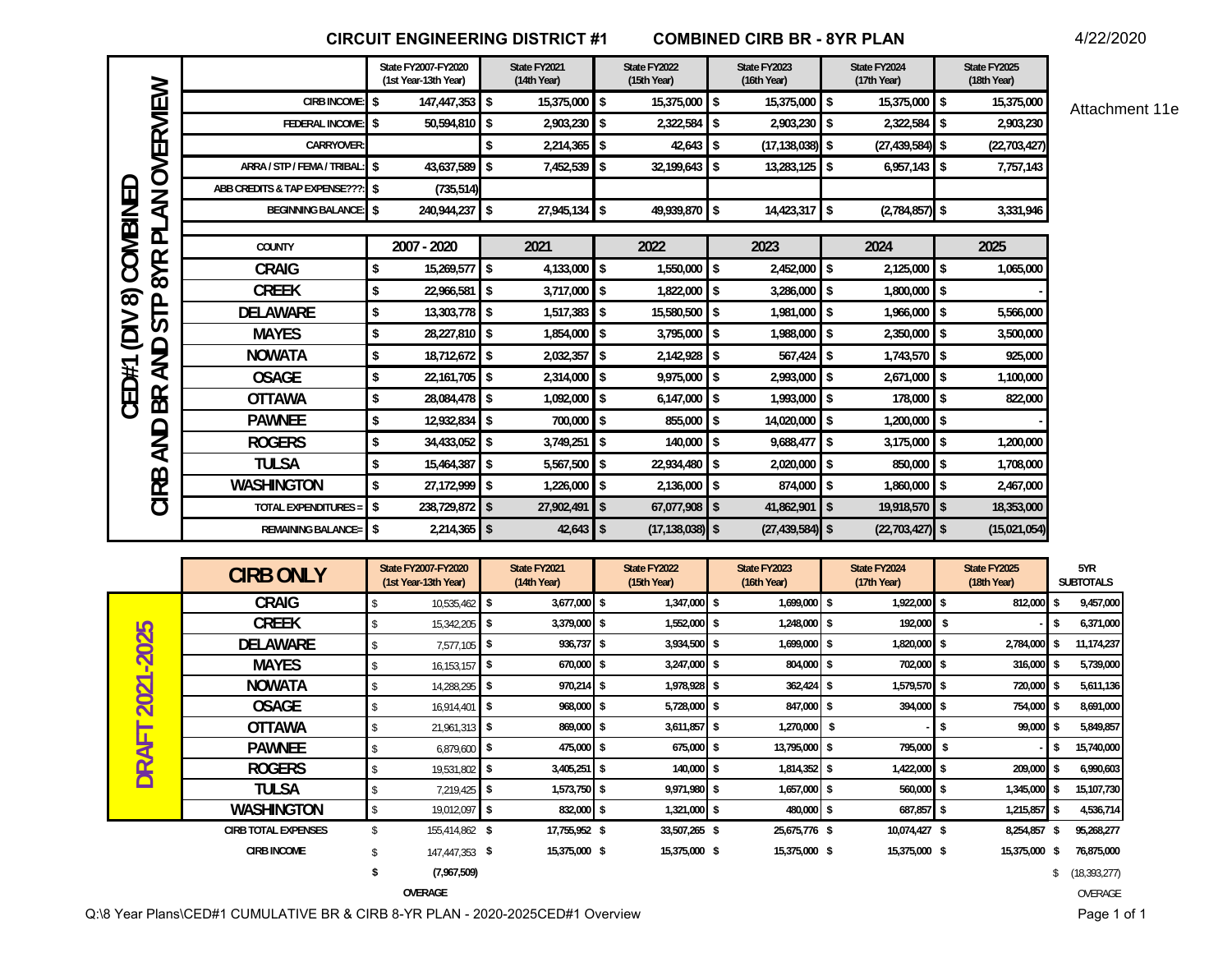| <b>CED#1 PROJECT LETTING PRIORITY LIST</b> |                                 |                           |                     |                                   |                                             |                   |                   |            |                                                                                  |           |                              |                                       |                       |                                     |                                        |                                                                                                  |
|--------------------------------------------|---------------------------------|---------------------------|---------------------|-----------------------------------|---------------------------------------------|-------------------|-------------------|------------|----------------------------------------------------------------------------------|-----------|------------------------------|---------------------------------------|-----------------------|-------------------------------------|----------------------------------------|--------------------------------------------------------------------------------------------------|
| <b>LETTING</b>                             | <b>CED#1</b><br><b>PRIORIT\</b> | COST<br><b>ESTIMATE</b>   | <b>\$CIRB</b>       | <b>EXTRA</b><br><b>\$STP 2018</b> | <b>\$STP 2019</b>                           | <b>\$STP 2020</b> | <b>\$STP 2021</b> | <b>TTP</b> | TRIBAL/<br>FEMA/<br>INCOG/<br>Other                                              | <b>JP</b> | <b>COUNTY</b>                | <b>PROJECT</b>                        | LOAD<br><b>RATING</b> | <b>SUFFICIENCY</b><br><b>RATING</b> | <b>PS&amp;E</b><br>ubmitted<br>to ODOT | <b>NOTES</b><br>(Fract Crit, open/closed, industrial access, school<br>access, truck route, etc) |
| 4/20/2020                                  |                                 | \$21,133,664              | 13,180,337<br>l S   | - Ś                               | 442,196 \$1,841,118 \$2,322,584 \$1,262,000 |                   |                   |            | $\mathsf{S}$                                                                     |           | <b>PROJECTS ALREADY LET</b>  |                                       |                       |                                     |                                        |                                                                                                  |
| June 2019                                  |                                 | $\mathsf{S}$<br>2,268,477 | 2,047,379<br>l s    | 221,098<br>- Ś                    | $\mathsf{s}$                                |                   |                   |            |                                                                                  | 25528     | Osage                        | Br 133 Little Drum Creek              | 20.1                  | 45.1                                | Yes                                    | NEPA Re-Eval expected Aug 2018, Extra BR                                                         |
| June 2019                                  |                                 | 2,135,503<br>$\mathsf{S}$ | 1,135,503 \$<br>l s |                                   | \$1,000,000                                 |                   |                   |            |                                                                                  | 32203     | Tulsa                        | 86th St N and Sheridan                | N/A                   | N/A                                 | Yes                                    | <b>ACCO STP Funds</b>                                                                            |
| June 2019                                  |                                 | 988,084<br>Ś.             | 988,084<br>ΙŚ       | - Ś                               | Ŝ.<br>$\sim$                                |                   |                   |            |                                                                                  | 30710     | Ottawa                       | Br 11 Tar Creek (Rehab)               | 23                    | 53.8                                | Yes                                    |                                                                                                  |
| June 2019                                  |                                 | \$<br>625,225             | l s<br>625,225      | l \$                              | $\mathsf{s}$<br>$\sim$                      |                   |                   |            |                                                                                  | 30709     | Ottawa                       | Br 80 Modoc Creek                     | $\overline{0}$        | $\Omega$                            | Yes                                    | Fracture Critical - CLOSED BRIDGE                                                                |
| June 2019                                  |                                 | \$<br>1,511,649 \$        | 1,511,649           | I S                               | <sup>\$</sup>                               |                   |                   |            |                                                                                  | 25423     | Nowata                       | California Creek LWC                  | $\mathbf{0}$          | $\Omega$                            | Yes                                    | CLOSED BRIDGE (404 Pending)                                                                      |
| <b>July 2019</b>                           |                                 | \$<br>1,003,052           | 392,036<br>l s      | 221,098                           | 389,918<br>-S                               |                   |                   |            |                                                                                  | 29896     | Delaware                     | Br 85 Jack Copeland Crazy Crk         | 8.9                   | 31.9                                | Yes                                    | NEPA Re-Eval? Extra BR                                                                           |
| Nov 2019                                   |                                 | Ś.<br>822,395             | 822,395<br>l s      |                                   |                                             |                   |                   | N          |                                                                                  | 30618     | Washington                   | Br 142 Beavan Creek                   | 15.3                  | 29.6                                | Yes                                    | <b>Bright Lighting</b>                                                                           |
| Nov 2019                                   |                                 | Ŝ.<br>3,560,000           | 2,979,354<br>l \$   |                                   |                                             | 580,646           |                   | N          |                                                                                  | 31161     | Mayes                        | True Road E405 South E440             |                       |                                     | Yes                                    | Manhattan Road & Bridge                                                                          |
| Nov 2019                                   |                                 | Ŝ.<br>2,311,461           | 1,730,815<br>I S    |                                   |                                             | 580,646           |                   | N          |                                                                                  | 31402     | Rogers                       | BR #60 & #61 Dog Creek                |                       | 34.9/40.2                           | Yes                                    | <b>B&amp;B Bridge</b>                                                                            |
| Feb 2020                                   |                                 | Ŝ.<br>1,847,663           | 160,000<br>l s      |                                   |                                             |                   |                   |            | 1,687,663<br>Ś.                                                                  | 32856     | Tulsa                        | Wekiwa Road                           |                       |                                     | Yes                                    |                                                                                                  |
| Mar 2020                                   |                                 | Ŝ.<br>2,887,000 \$        | 275,000             |                                   |                                             |                   |                   | N          | 2,612,000                                                                        | 30703     | Tulsa                        | 116th St N & 129th E Ave Intersection |                       |                                     | Yes                                    |                                                                                                  |
| Apr 2020                                   |                                 | 1,173,154<br>$\zeta$      | l s<br>512,896      |                                   |                                             | ٠                 |                   | Y          | 660,258                                                                          | 33915     | Delaware                     | Br 56 Beaty Creek - FEMA Proj         | $\Omega$              | $\Omega$                            | Yes                                    |                                                                                                  |
|                                            |                                 | \$13,875,989              | l S<br>12,263,497   |                                   |                                             |                   |                   |            | READY TO LET: (ROW Clearance, Utility Clearance, PS&E Submitted)<br>$\mathsf{S}$ |           |                              |                                       |                       |                                     |                                        |                                                                                                  |
| May 2020                                   | 1                               | \$1,438,664               | 987,464<br>- S      |                                   | \$451,200                                   |                   |                   | N          |                                                                                  | 30712/3   | Rogers                       | Br 73/74 Sweetwater Creek             | 6/7.2                 | 41.3/36.9                           | Yes                                    |                                                                                                  |
| May 2020                                   | $\overline{2}$                  | \$5,175,863               | 4,595,217<br>l S    |                                   |                                             | \$580,646         |                   | N          |                                                                                  | 27821     | <b>Washington Bison Road</b> |                                       | N/A                   | N/A                                 | Yes                                    |                                                                                                  |
| May 2020                                   | 3                               | $$1,058,472$ \$           | 1,058,472           |                                   |                                             | $\sim$            |                   | N          |                                                                                  | 30617     |                              | Washington BR #158 Green Lake Creek   |                       | 34.6                                | Yes                                    |                                                                                                  |
| May 2020                                   | 4                               | \$1,165,383               | 584,737             |                                   |                                             | \$580,646         |                   | Ν          |                                                                                  | 29897     | Delaware                     | Rd 706 over Crazy Hollow Crk          |                       |                                     | Yes                                    |                                                                                                  |
| <b>TBD</b>                                 | 5                               | \$1,772,357               | - \$<br>1,772,357   |                                   |                                             | $\sim$            |                   | Ν          |                                                                                  | 30491     | Nowata                       | BR 92 & 93 Western Branch             |                       | 33.9                                | Yes                                    | Need estimate change.                                                                            |
| <b>TBD</b>                                 | 6                               | $$3,265,251$ $$$          | 3,265,251           |                                   |                                             | $\sim$            |                   | N          |                                                                                  | 29400     | Rogers                       | BR 137 Old 33 over SH88 & RR          |                       | 38.3                                | Yes                                    | No federal funds - adding form liner                                                             |